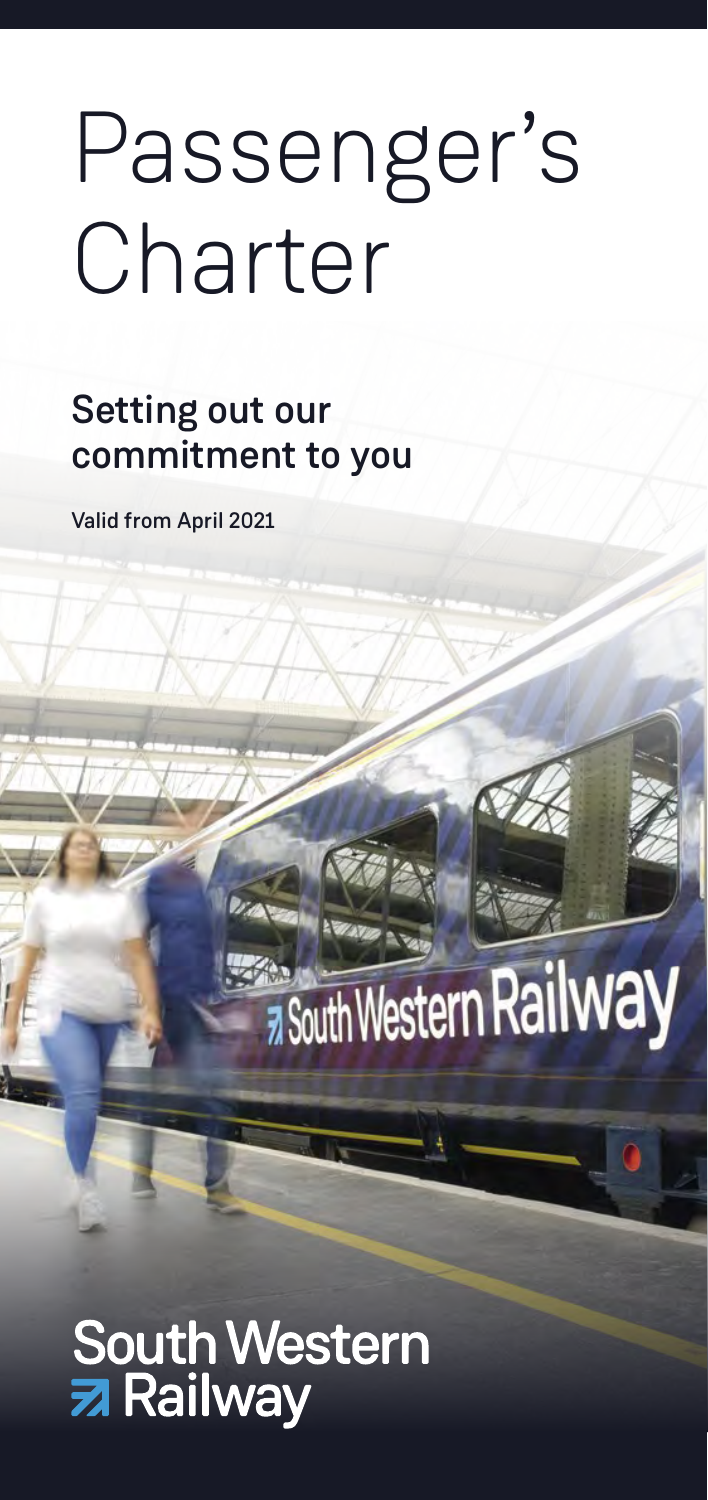### Welcome to South Western Railway

**Our Passenger's Charter is our commitment to you. We work hard to try to make sure every journey you take with us is easy and enjoyable. Our charter tells you what you can expect from all of us at South Western Railway (SWR), on our trains and at our stations.**

It sets out the minimum level of service we are committed to, how we will compensate you if things go wrong, and how you can contact us with your suggestions and concerns.

Our Customer Experience team will review this charter regularly in consultation with London TravelWatch, Transport Focus, the Department for Transport and other relevant bodies to make sure it is up to date and fair for all our customers. If you have any suggestions for us, we'd love to hear them.

You can let our Customer Service team know your thoughts on **0345 600 0650**.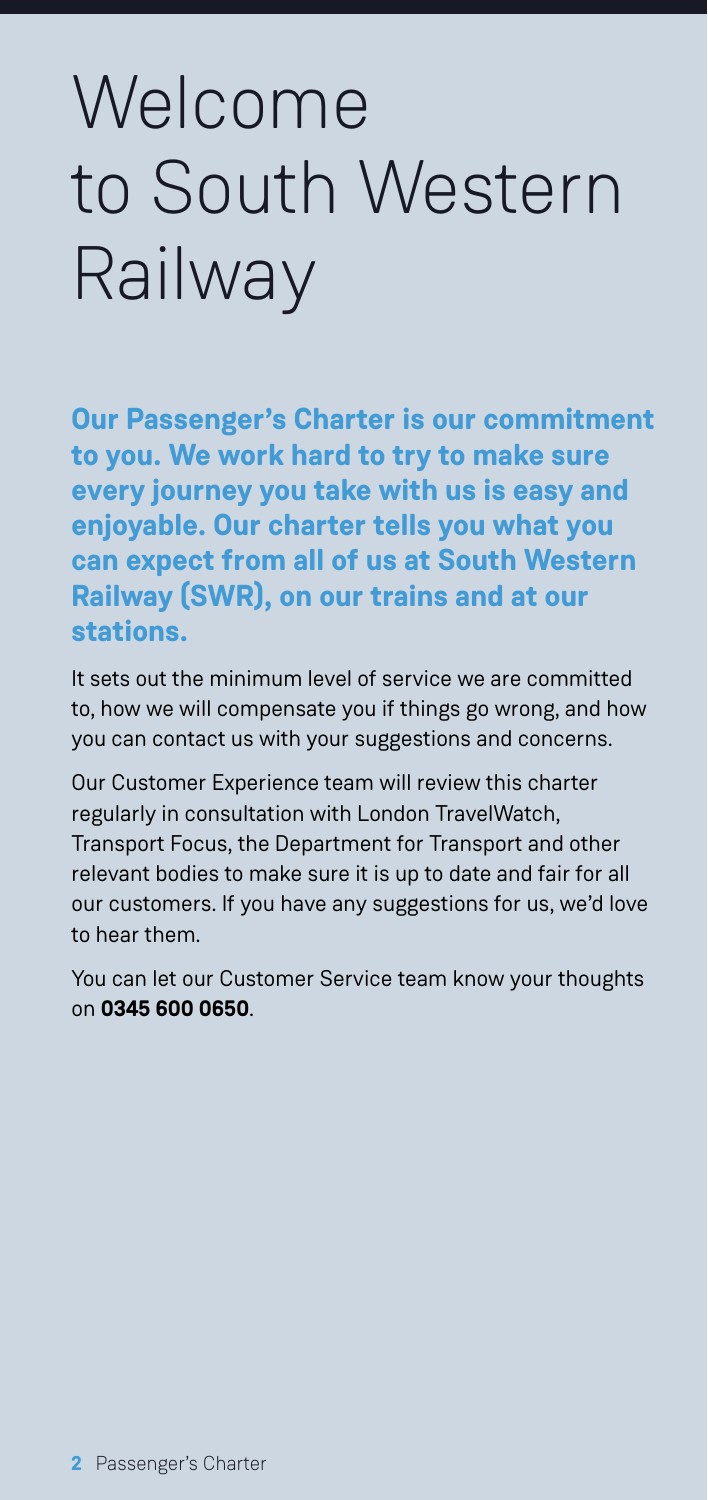#### **Treating our customers fairly**

We put our customers at the heart of everything we do and every decision we make. Making sure you are safe and well and that we always treat you fairly is our highest priority. We want you to have a great experience whenever you contact us so we try to make it easy to talk to us, and we'll always listen to you and take your individual circumstances into account.

#### **Your personal details**

Your right to privacy is very important to us and we take the security of your personal details seriously. To find out more, please read our privacy policy at **[southwesternrailway.com/privacy-policy](http://southwesternrailway.com/privacy-policy)**.

#### **Our Customer Report**

We publish our Customer Report every six months to keep you up to date on our plans for the future, along with the improvements we've already made. The report also tells you how we're performing against our target for customer satisfaction, reliability and punctuality.

#### **The National Rail Conditions of Travel**

This Passenger's Charter sets out our commitment to you and to meeting our standards on every journey. It does not create any new legal relationship with you as a result of what we say we will do, and it does not affect your legal rights. For details of these rights please see the National Rail Conditions of Travel, which you can get from all staffed stations, from our Customer Service Centre, or from **[nationalrail.co.uk](http://nationalrail.co.uk)**.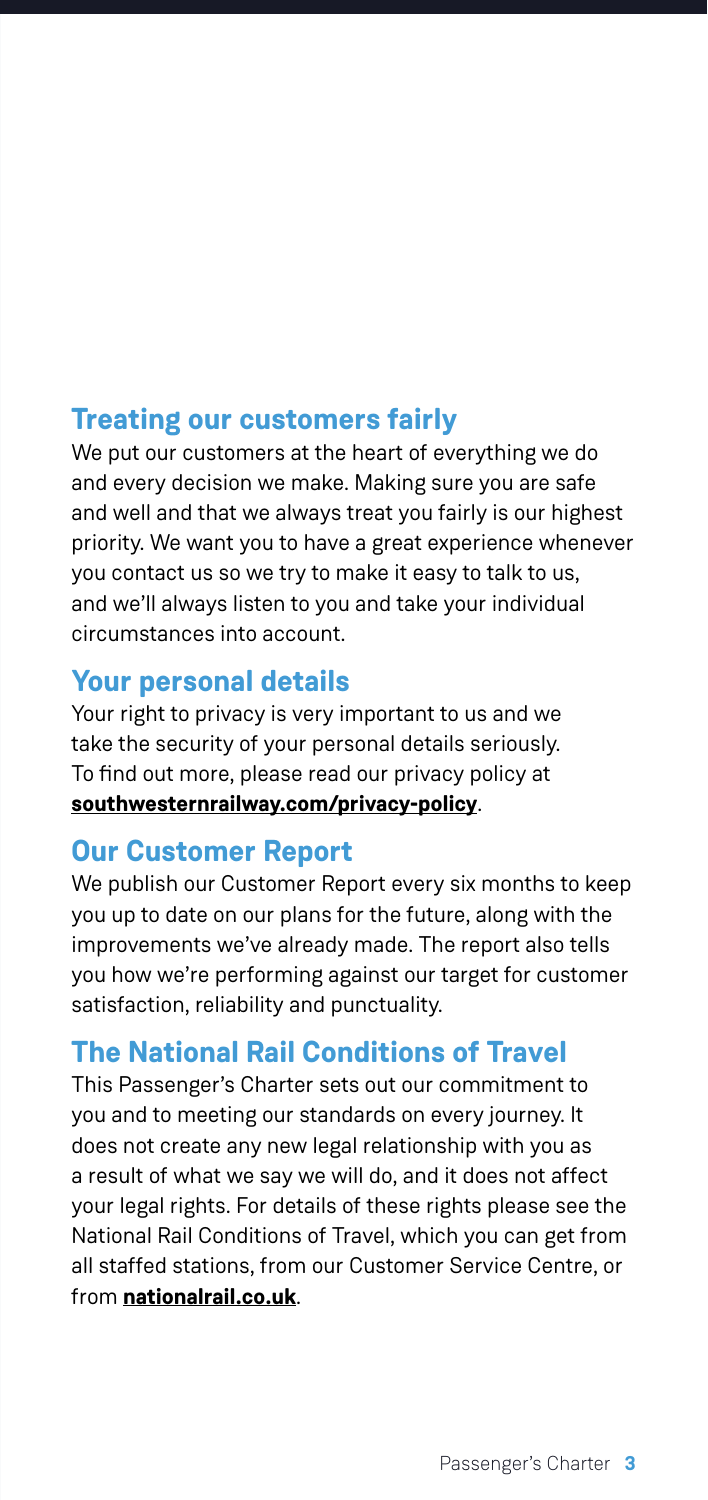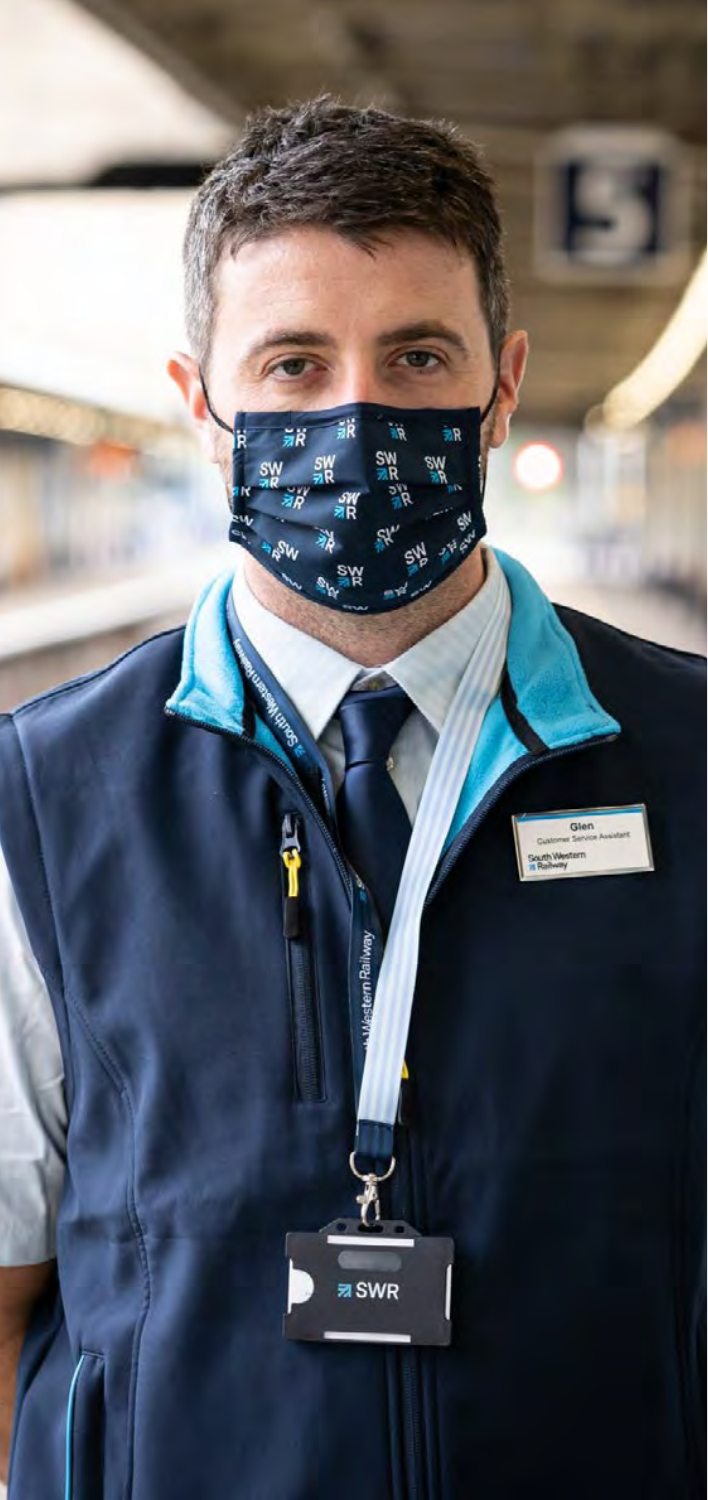### Travelling safely with us

Your safety is our top priority. In response to the Covid-19 pandemic, we're working hard to ensure our stations and trains are clean and safe. Here's how:

- **•** Continuing to pay particular attention to commonly touched surfaces such as ticket machines, grab handles, stair handrails and door buttons when cleaning our stations and trains.
- **•** Using a powerful sanitising product which provides strong, long-lasting antimicrobial protection against a range of bacteria, viruses and pathogens.
- **•** Rolled out hand sanitiser dispensers across our network.
- **•** Outlining when our key services and flagship stations tend to get busy so you are able to travel at quieter times.
- **•** Floor markings at our stations to encourage social distancing.
- **•** Stickers on board our trains to encourage social distancing when you are looking for a seat.
- **•** Making regular announcements and using our information screens to remind customers of the latest guidance on social distancing.
- **•** Encouraging good hand hygiene amongst our colleagues.

#### There's lots more useful information at **[southwesternrailway.com](http://southwesternrailway.com)**

Please check before you travel.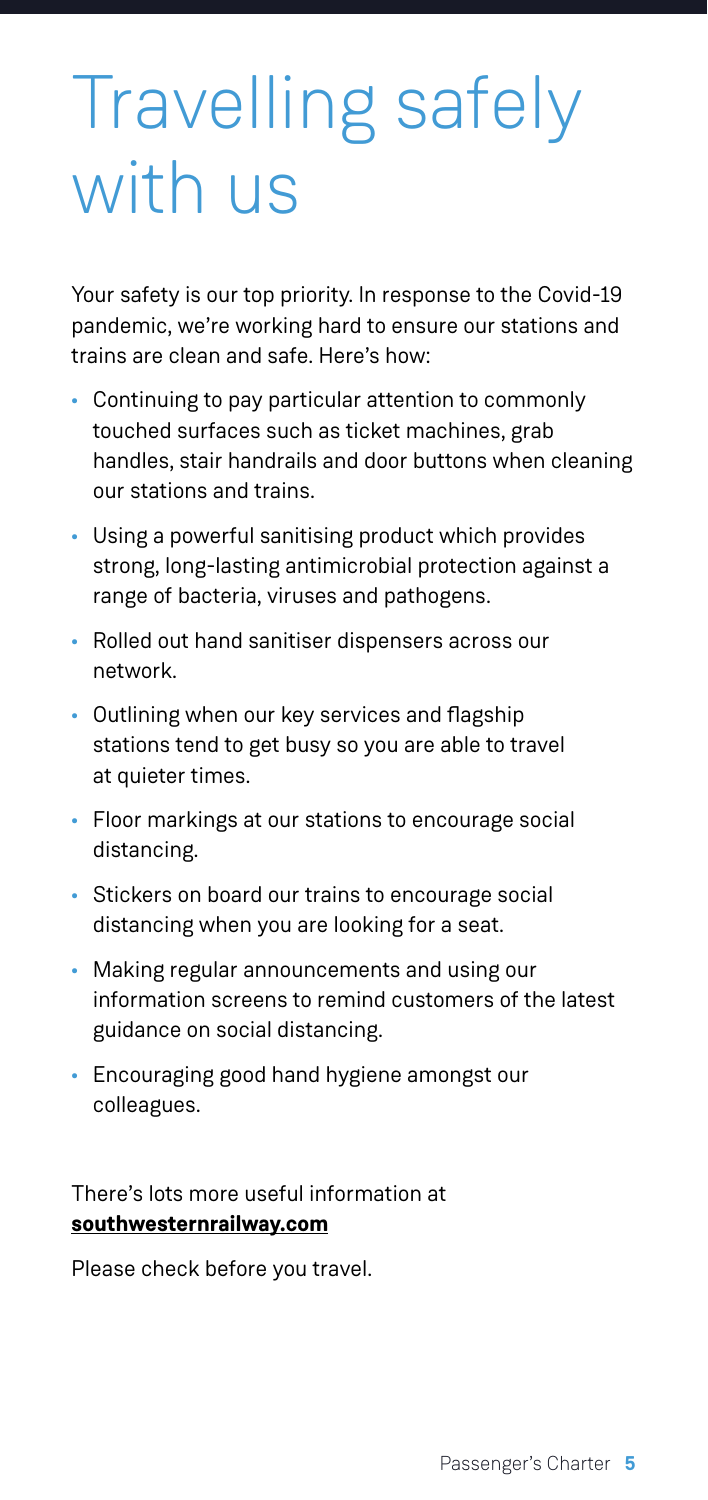### Planning your journey

We offer advice, timetables and information in all sorts of ways about travelling with us. Here's how you can stay up to date.

- **•** Check the information displays at our stations.
- **•** Read our leaflets at our stations.
- **•** Visit **[southwesternrailway.com](http://southwesternrailway.com)** for train and journey information, to book tickets and to print your own personal timetable.
- **•** Download our free customer app from your app store so you can plan your journey, buy tickets and check train times and journey information.
- **•** 'Live chat' is available on our customer app or on our website.
- **•** Follow us on Twitter **@SW\_help** for live journey information and service updates, and to have your questions answered 24 hours a day.
- **•** Call our Customer Service Centre team on **0345 600 0650**.

You can also get information about all trains in Britain from National Rail Enquiries. Just call them on **03457 48 49 50** or visit **[nationalrail.co.uk](http://nationalrail.co.uk)**. Traveline can help you with local and national bus information. You can call them on **0871 200 2233** (network charges may apply) or visit **[traveline.info](http://traveline.info)** or, in London, **tfl.gov.uk**.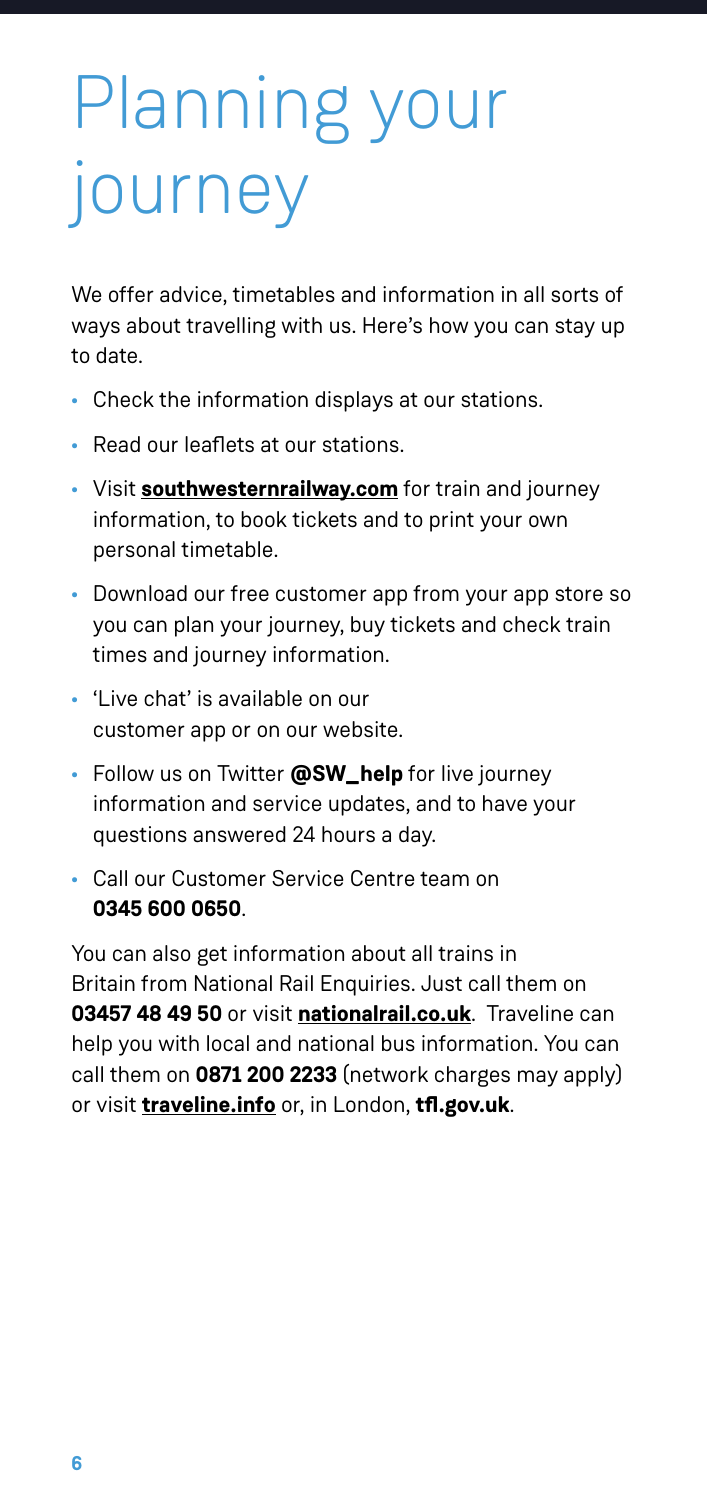# TICKETS Cash and Card Payments

Se

 $2<sup>2</sup>$ 

 $3^{\text{coker}}$  60

Y.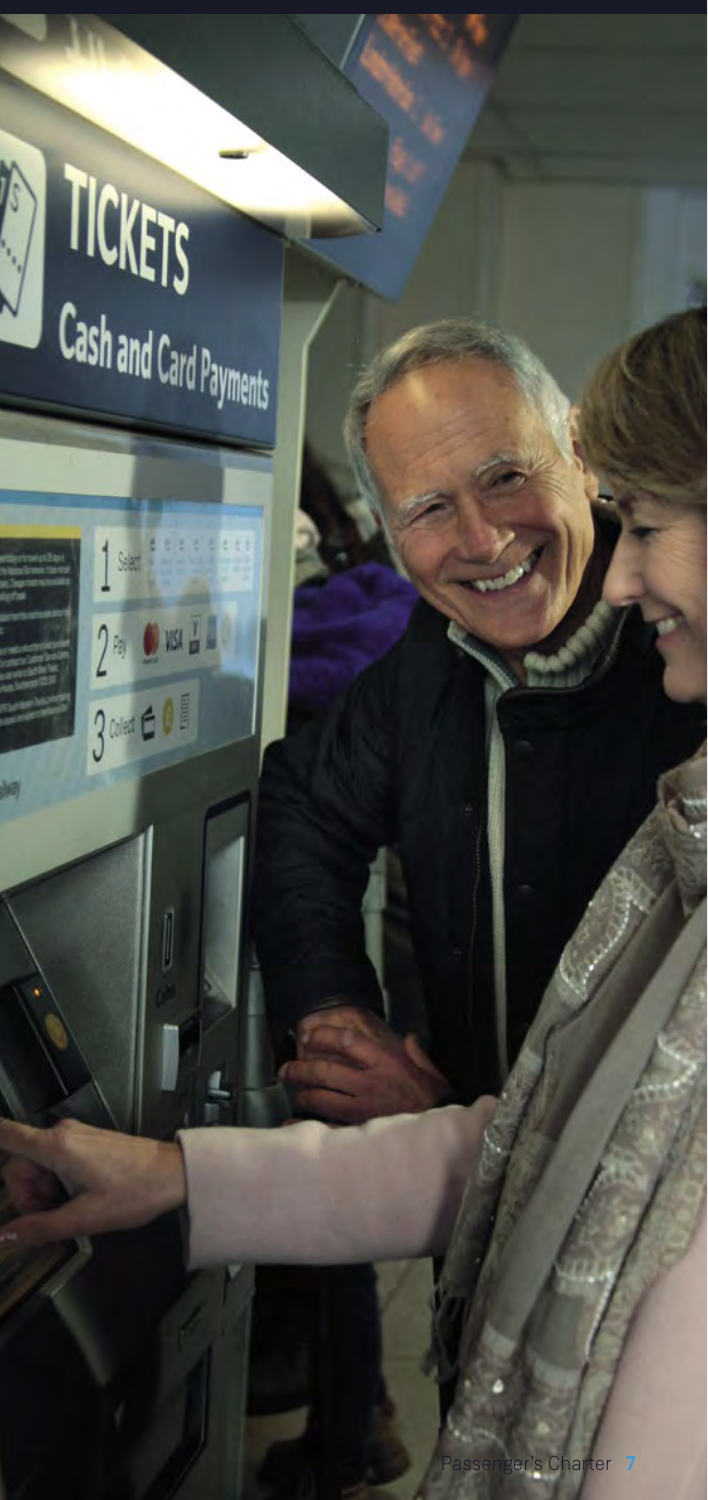### Buying your ticket

**Except on the Island Line, where you can buy tickets from our guards on board the train, you must, wherever tickets are sold, buy a valid ticket (or validate your Oyster card or contactless payment card by tapping in on a smartcard reader at stations in the London fare zone system) before you board one of our trains. We make this as easy as possible by offering several ways for you to buy your tickets.**

#### **Online or through our app**

You can buy tickets on our website at **[southwesternrailway.com](http://southwesternrailway.com)** or on our app.

You can buy Advance tickets up to six weeks before you travel. You can receive your tickets by email as a mobile eTicket (you will receive a bar code).

It is your responsibility to ensure your phone is charged and to show your eTicket for inspection when requested.

#### **Ticket machines**

All our stations (except Beaulieu Road, Holton Heath, Longcross, Millbrook, Redbridge, Mottisfont & Dunbridge and Dean) have self-service ticket machines where you can buy tickets.

These machines offer a wide choice of destinations and fares, including Weekly and Monthly Season Tickets. If you can't buy the ticket you need from a ticket machine, you should buy one as soon as possible from the guard on the train or at the station you are travelling to. At stations in the London fare zone system, you can top up your Oyster card at self-service ticket machines.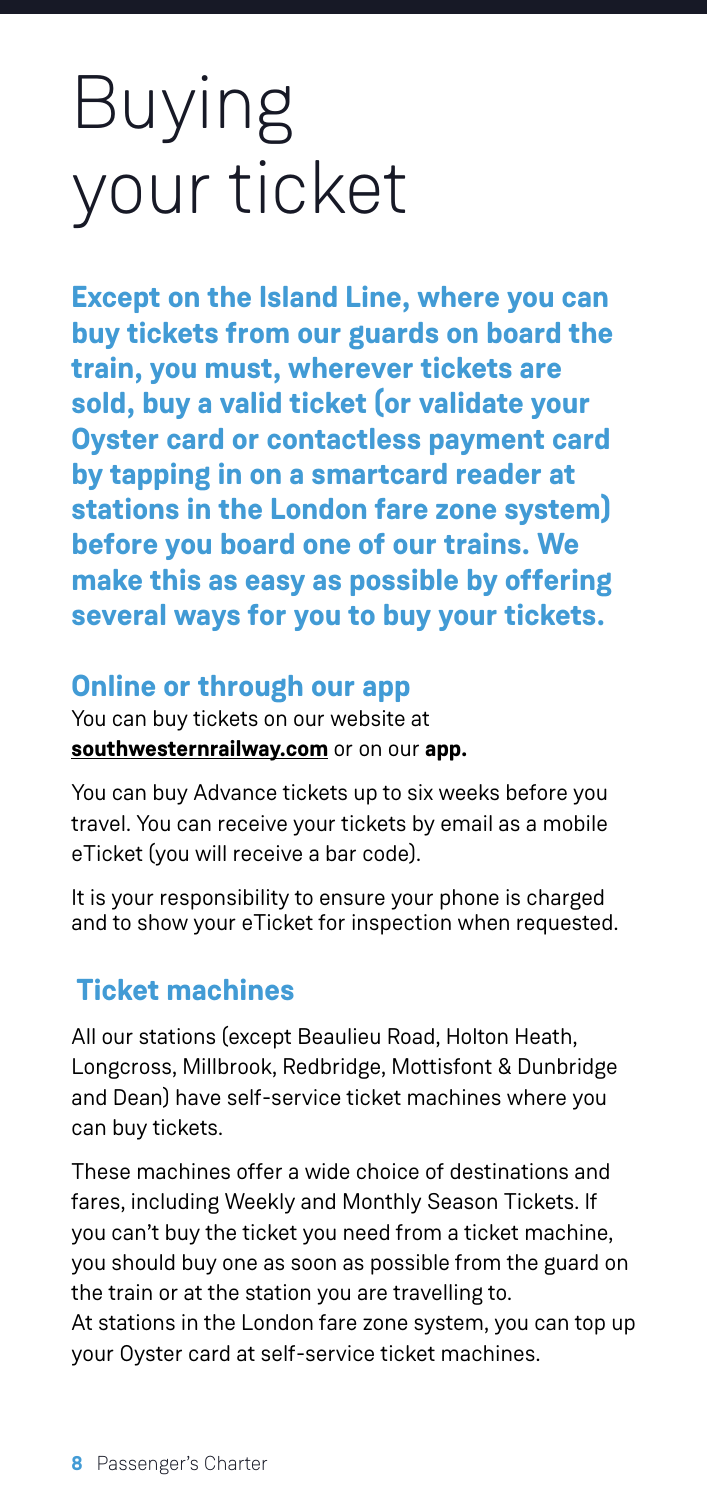#### **Ticket offices**

The full range of tickets is available at our ticket offices. Our staff will sell you the most suitable ticket for your journey, and can sell most Railcards. They can also book a space for your bike on our trains and reserve seats for you on trains run by other train operators.

You can pay by cash, rail travel vouchers, rail warrants or most major credit cards and debit cards.

Each staffed station displays its ticket office opening hours. They are also available on our website, the National Rail Enquiries website or by contacting our Customer Service Centre.

We try hard to make sure that you do not have to queue at ticket machines or ticket offices for longer than five minutes at peak times or three minutes at other times.

#### **Rail-appointed travel agents**

You can also buy tickets from some travel agents and other outlets.

#### **Can't buy a ticket?**

At some stations we provide a Permit to Travel machine if no other facilities are available to allow you to buy tickets. You should insert as many coins as you have, up to the cost of your ticket. You must then exchange your Permit to Travel for a ticket as soon as you can, and within two hours.

If there is no way of buying a ticket or Permit to Travel, you can board the train without one. You will not be charged a penalty fare, but you must buy a ticket as soon as you reasonably can from a member of staff on the train, at an interchange station (if you change trains and can do so without missing your connection) or at the station you are travelling to.

#### **Use your smartcard**

If you have a smartcard, you can buy and load your ticket on to the card instead of receiving a paper ticket. This can be more convenient for you because a number of different tickets can all be loaded on one smartcard, and they won't get damaged in the ticket gate. You can also opt into Automated Delay Repay, which makes claiming even easier with just 'One Click'. You can order a smartcard from our website, or from a growing number of ticket offices, for available stations visit our website.

For more information on smart ticketing, visit **[southwesternrailway.com/smart](http://southwesternrailway.com/smart)**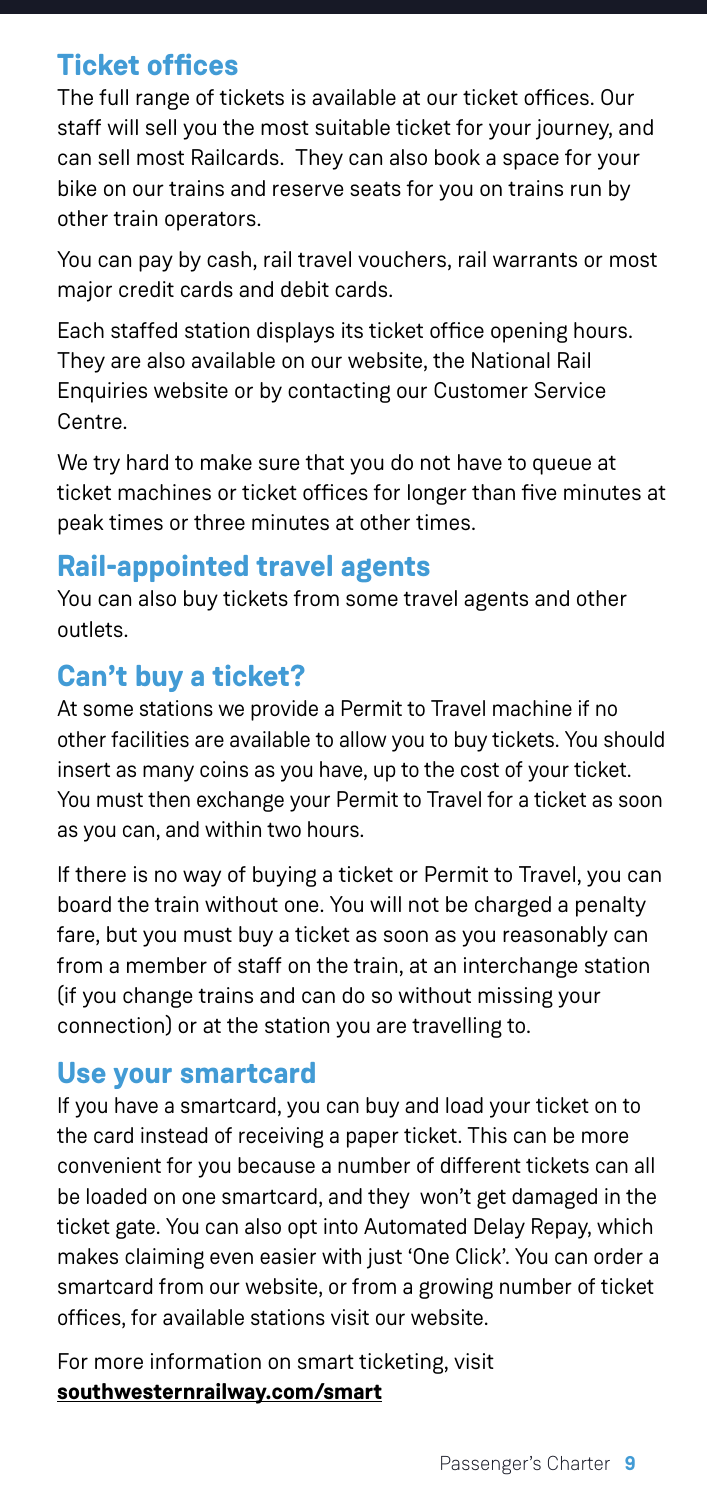#### **Refunds if you decide not to travel**

If the train you planned to catch is delayed or cancelled and you decide not to travel, we will give you a full refund if you have a single or return or exchange your ticket to travel on another day. The same applies if you cannot complete your journey due to disruption and return to your starting point.

Just return the ticket to us (or if you bought your ticket from another retailer, return it to them) as soon as you reasonably can (and within 28 days of its end date). The full refund in this case also applies to Advance tickets. For further information visit our website **[southwesternrailway.com/refunds](http://southwesternrailway.com/refunds)**

If the train service is running normally and you decide not to use your ticket, we will refund your fare less an administration fee (currently £10). In this case, we will not pay a refund for Advance tickets, which are not refundable if the train service was running normally.

Return your ticket to us (or if you bought your ticket from another retailer, return it to them) within 28 days of its end date.

#### **Season Ticket refunds**

We may refund the unused portion of a Season Ticket. Return the ticket to the station, or agent, you bought it from and your refund will be calculated from the date you returned the ticket. The refund will be the difference between the price you paid for the Season Ticket and the cost of a Season Ticket for the period up to the date you returned the ticket less an administration fee. Because Season Tickets offer significant savings over buying tickets every day, you may find that your refund is very small if there is not long left on it when you return it. For example, Annual Season Tickets have no refund value after 10 months and 12 days. For calculation please follow the link`: **[https://www.nationalrail.co.uk/](https://www.nationalrail.co.uk/times_fares/season-refund-calculator.aspx ) [times\\_fares/season-refund-calculator.aspx](https://www.nationalrail.co.uk/times_fares/season-refund-calculator.aspx )**

For Season Tickets which are valid for a month or longer, if you move home or change job, you can change the journey on your Season Ticket. You will need to pay more if the new journey is more expensive or you will get a partial refund if the new journey is cheaper.

#### **Lost, stolen or damaged Season Tickets**

If you have lost your Season Ticket or it has been stolen, and it is valid for one month or more, please visit one of our stations for a replacement. You will usually have to pay an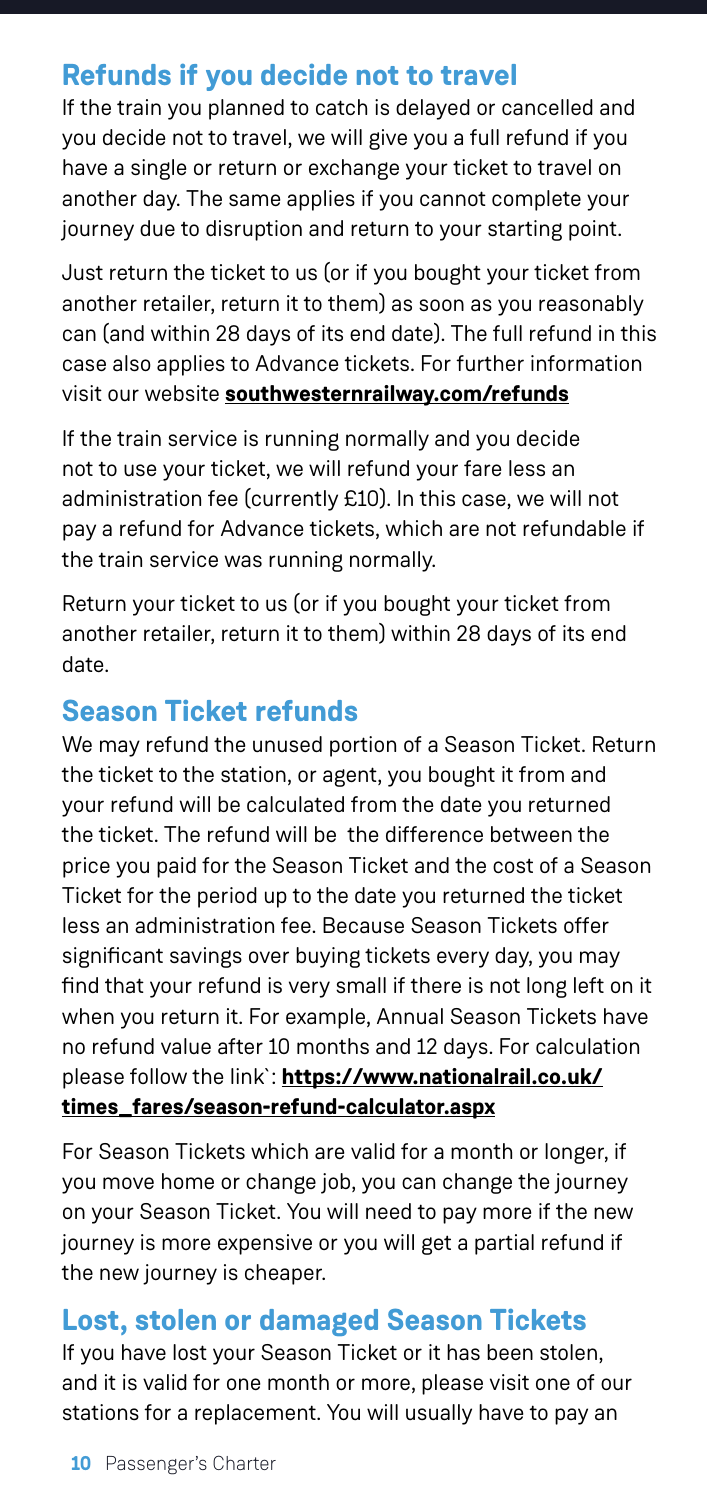administration fee. If you have a Touch Smartcard, we will cancel the card and arrange a replacement. If your Season Ticket stops working in the ticket gates, we will exchange it for free. Simply visit one of our ticket offices along the line of the route your Season Ticket is valid for.

For more information, please see the Season Ticket terms and conditions on our website at

**[southwesternrailway.com/train-tickets/season-tickets](http://southwesternrailway.com/train-tickets/season-tickets)**.

#### **Arrangements if we advise you not to travel**

If we advise you not to travel (for example, because severe weather is disrupting the service), and you take that advice, we will give you a full refund for all unused tickets, including unused tickets for parts of your journey which are with other train companies and tickets for return journeys that you no longer need. We will not charge a fee. If you did not buy your ticket from us, you will need to return it to the original retailer or train company. If you have a Season Ticket, we will pay you compensation through Delay Repay. Further details regarding this can be found on Page 26, Delay Repay - Do Not travel Messaging.

#### **Penalty fares**

We know that most of our passengers buy a valid ticket before travelling and we have a duty to these passengers to make sure no one travels without paying. For this reason, we run a Penalty Fares Scheme across our network (except on the Island Line). If you travel without a valid ticket (or validated Oyster or contactless card) or without authority to do so, you may have to pay a penalty fare.

Our Revenue Protection Policy is based on a common-sense approach, making sure that we treat all customers fairly. You can find details of our Revenue Protection Policy on our website at

**[southwesternrailway.com/travelling-with-us/](http://southwesternrailway.com/travelling-with-us/ ticket-checks-and-revenue-protection)  [ticket-checks-and-revenue-protection](http://southwesternrailway.com/travelling-with-us/ ticket-checks-and-revenue-protection).**

For more details, please see our penalty fares leaflet, which is available from all staffed stations, or from our website.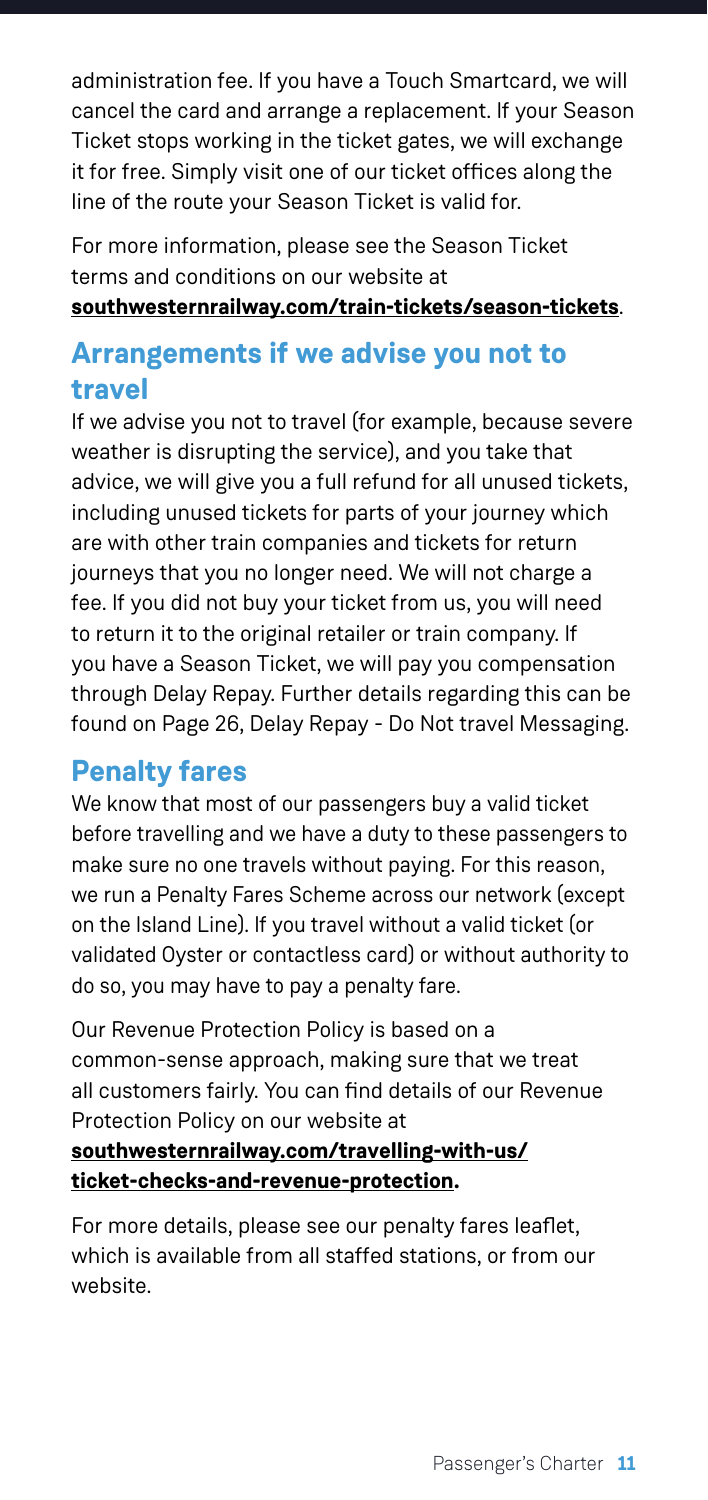### Travelling with us

#### **Help and advice during your journey**

All our staff on trains and at stations are available to help if you need advice. We have a member of staff on every train and 24-hour Help Points at all our stations (normally on the platform). Or, you can contact us at **Twitter (@ SW\_Help)**, on live chat via our website or by calling our Customer Service Centre or National Rail Enquiries for advice (see back page for contact details).

#### **Domestic animals and luggage**

Please don't bring more luggage onto the train than you can carry. You can take up to three items of luggage with you on our trains, as long as they are not too bulky. You can get more details from the National Rail Conditions of Travel. You can bring up to two dogs or other domestic animals on the train, and they must be kept on a lead for the whole journey. Smaller animals must be kept in a pet carrier. For more information on bringing luggage onto trains, please see the National Rail Conditions of Travel or our website at

#### **[southwesternrailway.com/luggage](http://southwesternrailway.com/luggage)**.

#### **Making sure you have a valid ticket**

Please make sure that you have a valid ticket before you travel. You can get on any of our trains if you have an Anytime or Season Ticket. However, Advance tickets are only valid on the date and train shown on the ticket, and there are time restrictions on some days if you have an Off-Peak ticket.

It is your responsibility to ensure your phone is charged and to show your e ticket for inspection when requested. If you are unable to do so you may have to buy a new ticket or pay a Penalty Fare.

If you forget your Railcard and have to pay the full fare or buy another ticket, we'll refund the extra cost if you meet the following conditions.

- **•** You must claim a refund within 28 days of the expiry date on your ticket.
- **•** You'll need to send us proof of your original tickets just follow the directions on our website.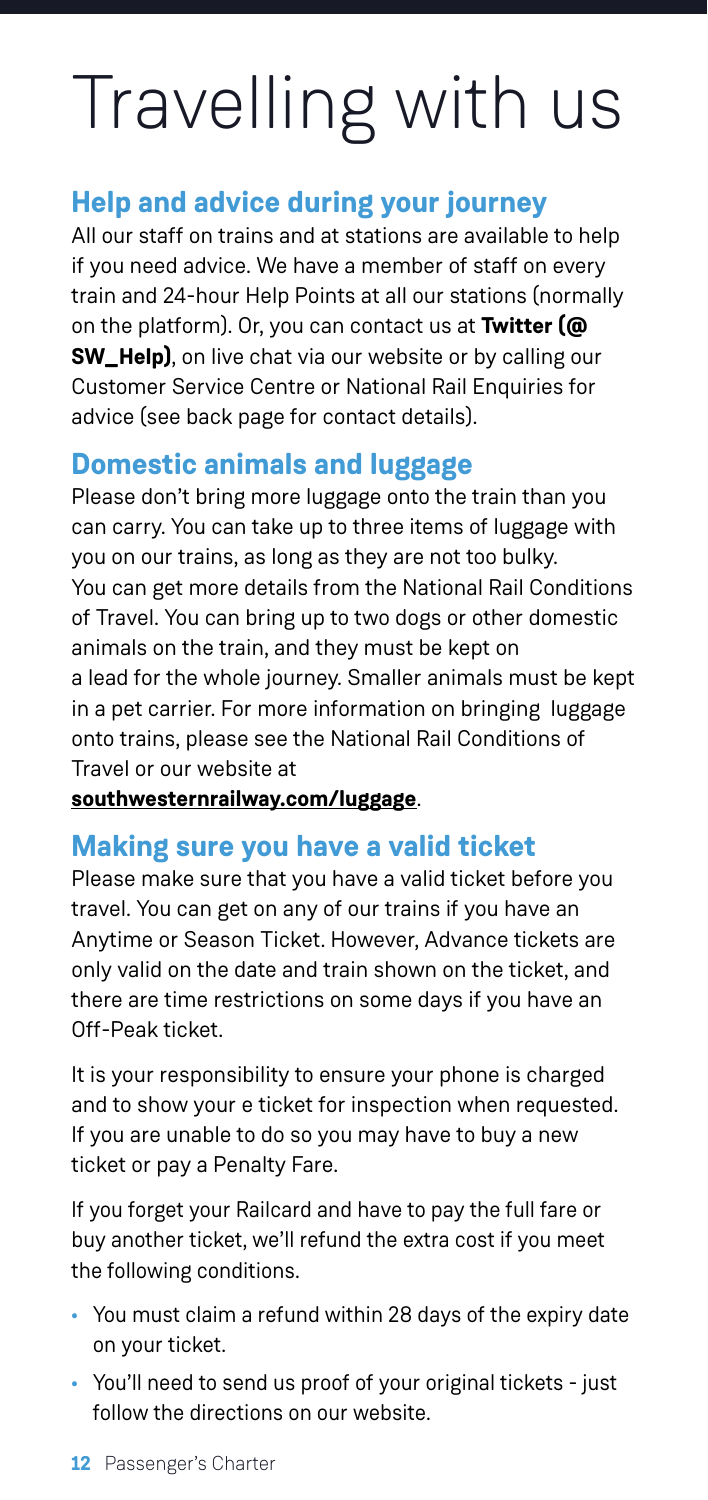- **•** Your Railcard must be valid for the day and time of your iourney.
- **•** You'll need to send us any penalty fare or unpaid fare notice.

If you received a penalty fare or unpaid fare notice for failing to show your Railcard, you can ask us to cancel it. You can only claim one refund for a forgotten Railcard in any 12-month period. You should send your claim for a refund to our Customer Service Centre. Details of how to claim a refund are shown on our website at **[southwesternrailway.com/refunds](http://southwesternrailway.com/refunds)**.

#### **Ticket gates**

There are automatic ticket gates at many stations on the network. This improves customer and staff security and reduces the number of people travelling without a ticket.

If you need to keep your ticket, please speak to a member of staff, show them your ticket and they will let you through the gates.

#### **Getting a seat**

We operate a 'walk on' service, which means that there are no reserved seats and you are free to choose where you sit. We provide as many seats as we can to reduce the number of passengers who have to stand, but we cannot guarantee you a seat, especially at peak times or during disruption to services.

Every carriage on all of our trains have priority seats for those with reduced mobility, who are pregnant or less able to stand. These seats are signposted on our trains. These priority seats have additional legroom to make them easier to use.

Standard-class tickets are not valid in first class unless you have paid the appropriate difference in fare before boarding the train. Please see **[southwesternrailway.com/firstclass](http://southwesternrailway.com/firstclass)** for more details. However, at weekends and on bank holidays you can buy first-class upgrades on the train.

If you are travelling with an assistance dog and there are no standard-class seats available, you can upgrade to first class for free.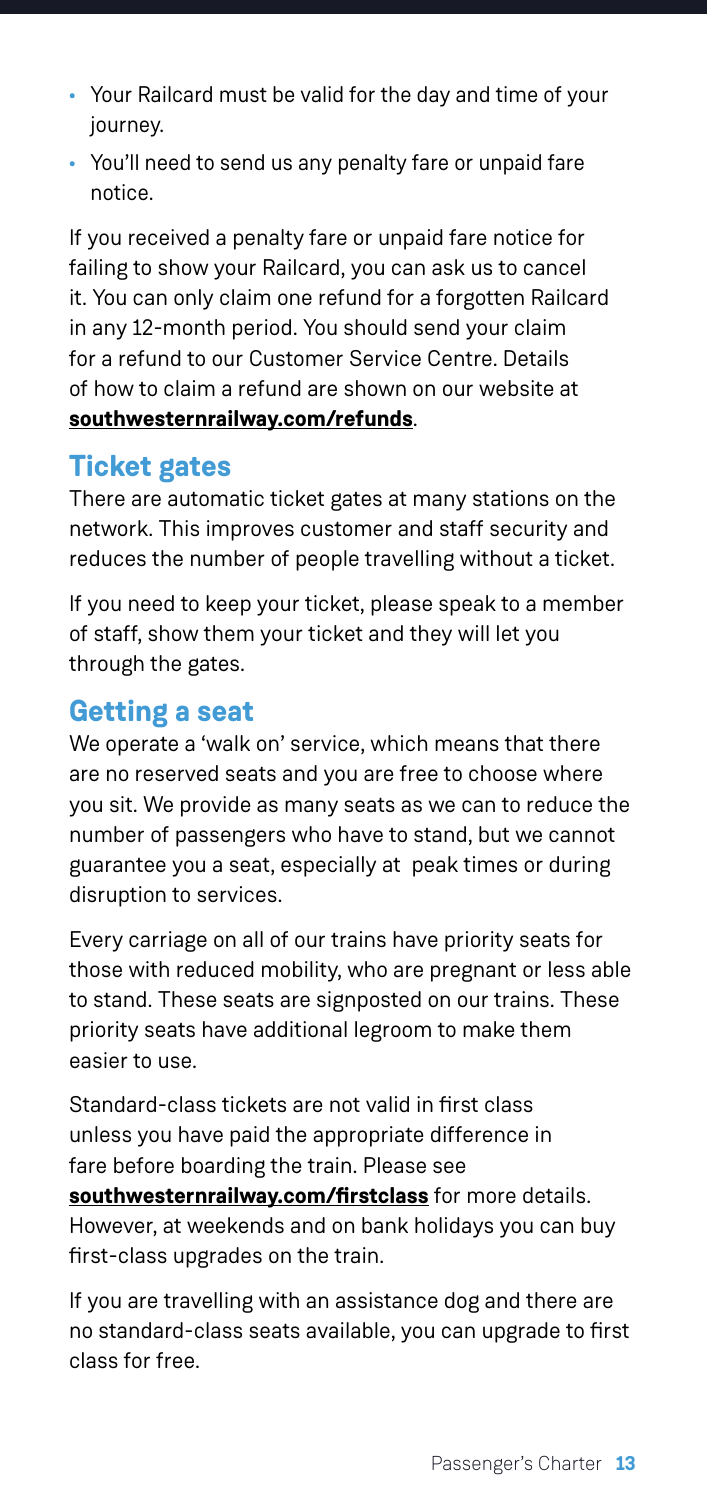#### **Changing trains**

If you are changing trains and the train you are on runs late, we do not usually hold the connection. However, we try to give special consideration if your connection is the last connecting train of the day. Your ticket will be valid on the next available train and you will be entitled to compensation if you arrive 15 or more minutes later than you should have.

#### **Keeping you safe**

We work with British Transport Police, Network Rail and local authorities to improve security at our stations, on our trains and in our car parks. To help reduce crime and to help you feel safe, we have CCTV on all stations and trains, provide Help Points on every station platform, have a team of rail community officers on the network, and provide security guards at key locations to deal with antisocial behaviour.

Please tell us if you see any suspicious or antisocial behaviour. Speak to a member of staff or or contact BtP on **0300 1232211** (non-emergency line)

#### **Supporting bike use**

We provide cycle storage areas at most of our stations, and these are covered by CCTV cameras where possible. You can take compact fully folding bikes with wheels of up to 20-inch diameter on any train or replacement bus service as long as they are folded and placed in the luggage rack.

However, as many of our trains get very busy, there is not always room to carry non-folding bikes safely and comfortably. For this reason, we can't carry non-folding bikes on most peak-time commuter trains in and out of London.

On trains outside London and on some off-peak trains where bikes are allowed, we allocate space for them. These spaces are available on a 'first come, first served' basis except on the Waterloo to Exeter or Waterloo to Bristol routes, where you will need to reserve a space for your bike. (You can reserve a space, free of charge, at staffed stations or by calling our Customer Service Centre, ideally at least 24 hours before you travel.)

We publish our cycle policy in a separate leaflet and our timetables show when you cannot take bikes on trains.

Visit **[southwesternrailway.com/cycles](http://southwesternrailway.com/cycles)** for more information.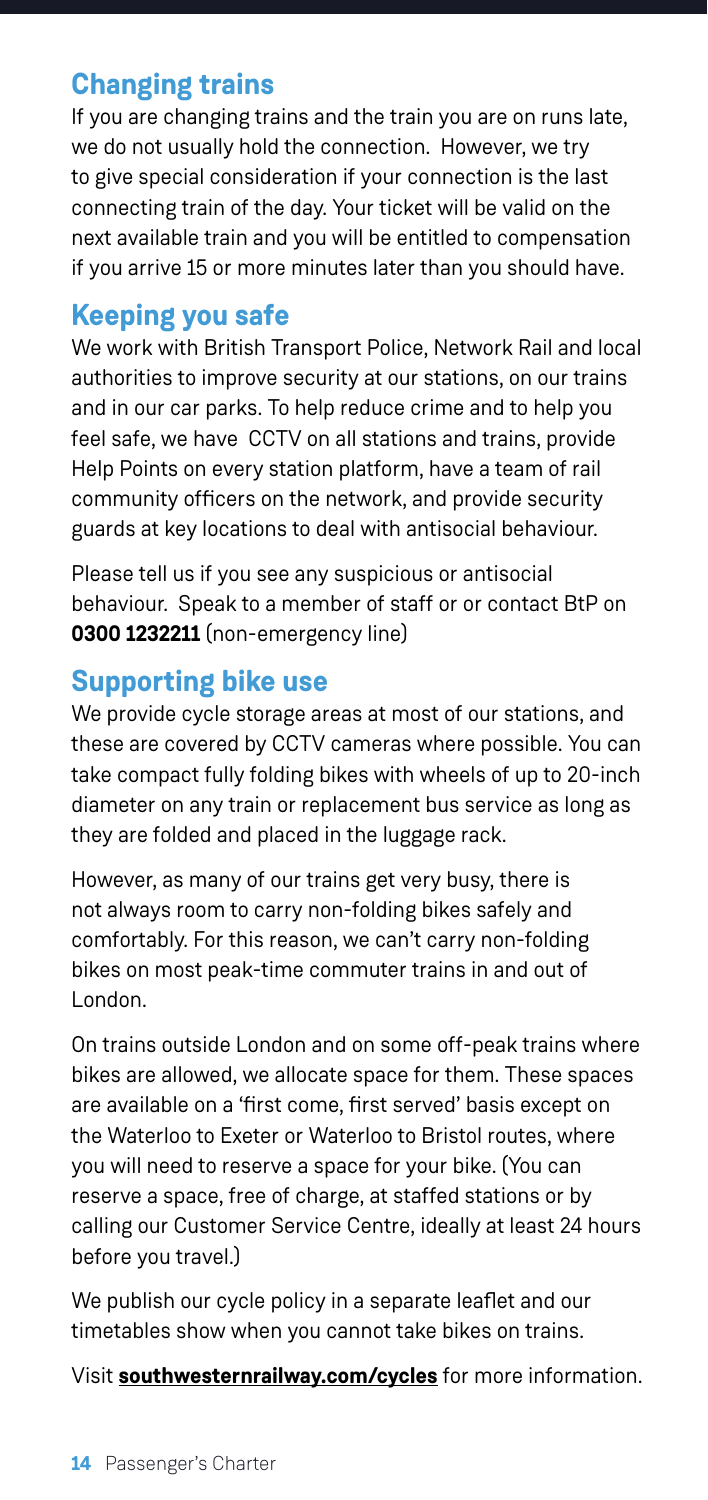#### **Smoking**

For the comfort and safety of all our customers, smoking and e-cigarettes are not allowed on any of our trains or on our stations, including on our platforms.

#### **Have you lost something?**

All lost property that is handed in or found by our staff is sent to our lost property office at London Waterloo station. The lost property office is open from 0730 (7.30am) to 1900 (7pm), Monday to Friday. It is closed at weekends and on bank holidays.

We work with MissingX, the world's largest lost property database. To find your lost item, please visit missingx.com to carry out a search of our network.

You can register your lost item at **[southwesternrailway.](http://southwesternrailway.com/lostproperty) [com/lostproperty](http://southwesternrailway.com/lostproperty)**, or by phoning our lost property office on **020 7401 7861**.

Please allow at least 24 hours for us to receive the items in our lost property office. There may be a charge for returning your item, and we will tell you how much this will be if we find your item. (For guidance on the charges please see the lost property section of our website.)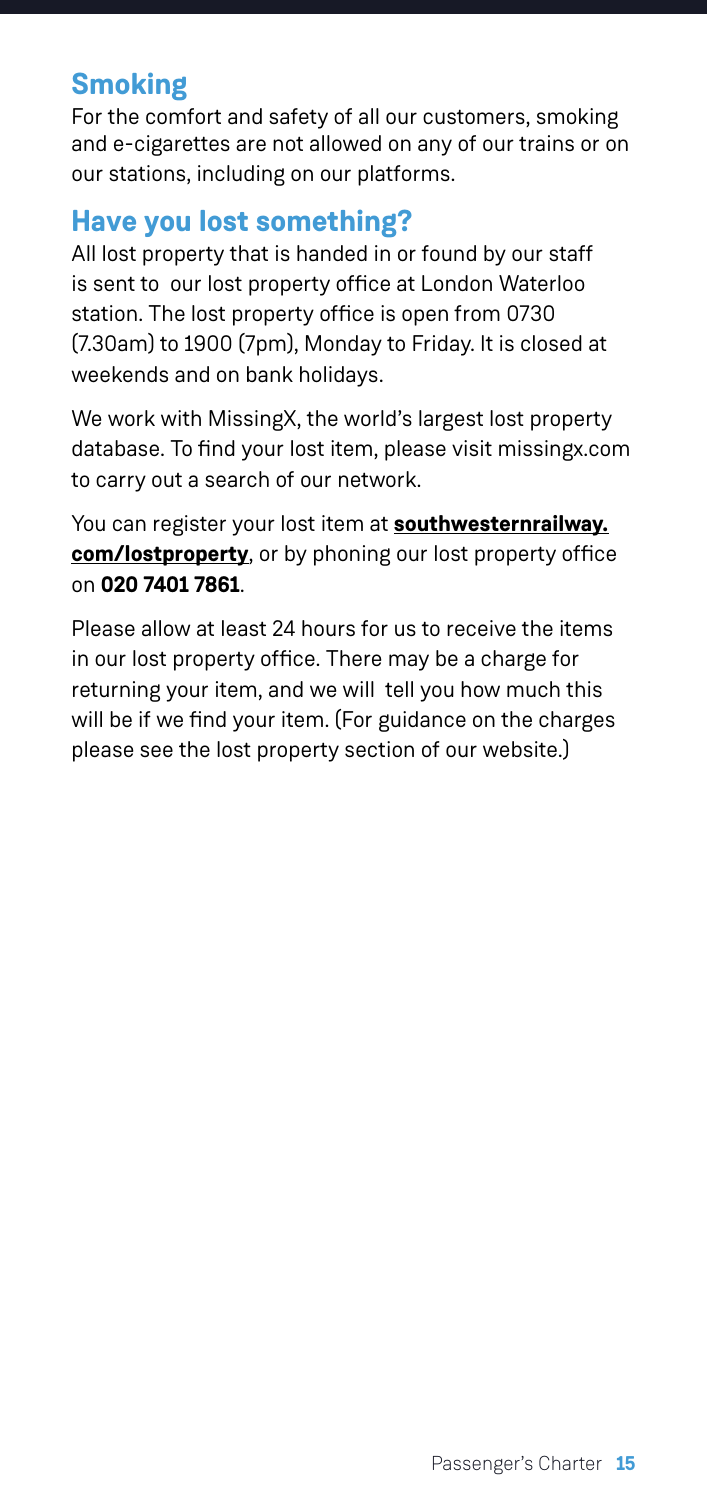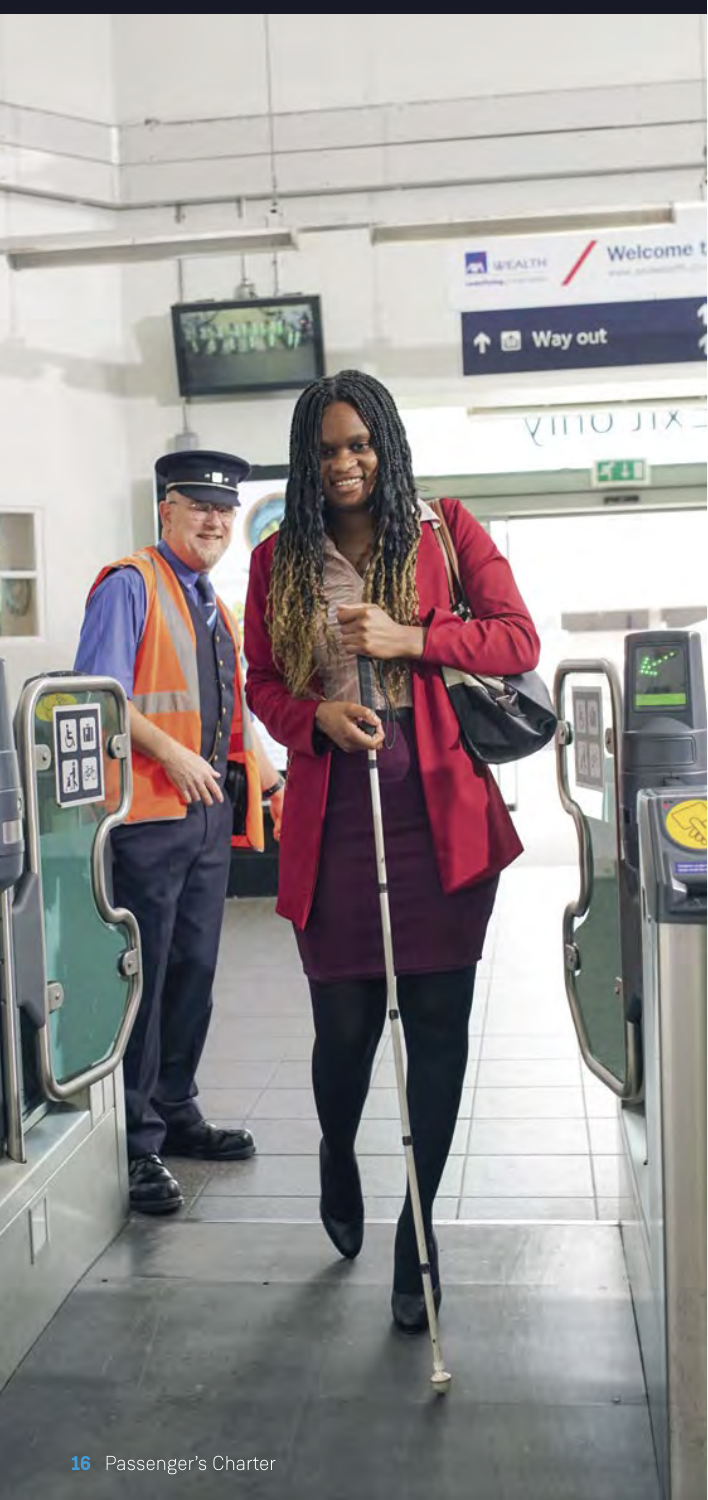### Help and assistance

**We are committed to meeting the needs of all our passengers and we will help you to plan and make your journey if you need us to. We want to make sure that nothing we do makes it difficult for you to use our services.**

#### **Accessible Travel Policy (ATP)**

Our Accessible Travel Policy sets out our commitment to helping you if you have a disability or limited mobility, or are an older person.

You can read a copy of the policy on our website at **[southwesternrailway.com/assistedtravel](http://southwesternrailway.com/assistedtravel)** or ask our station staff for a copy of the booklet. The ATP is available in other formats (for example, in Braille, audio or large print) from our Assisted Travel team (phone **0800 528 2100**).

#### **Assisted travel**

If you are an older person or have a disability, our Customer Service Centre can give you advice on travelling with us. If you need help, please contact our Freephone assisted travel service on 0800 528 2100 or use the form on our website.

If you or somebody travelling with you needs help, please try to let us know 4 hours before you travel for journeys on our trains between any two of the stations we manage.

If your journey involves other operators, it is a good idea to let us know 6 hours before your travel time if you require any assistance.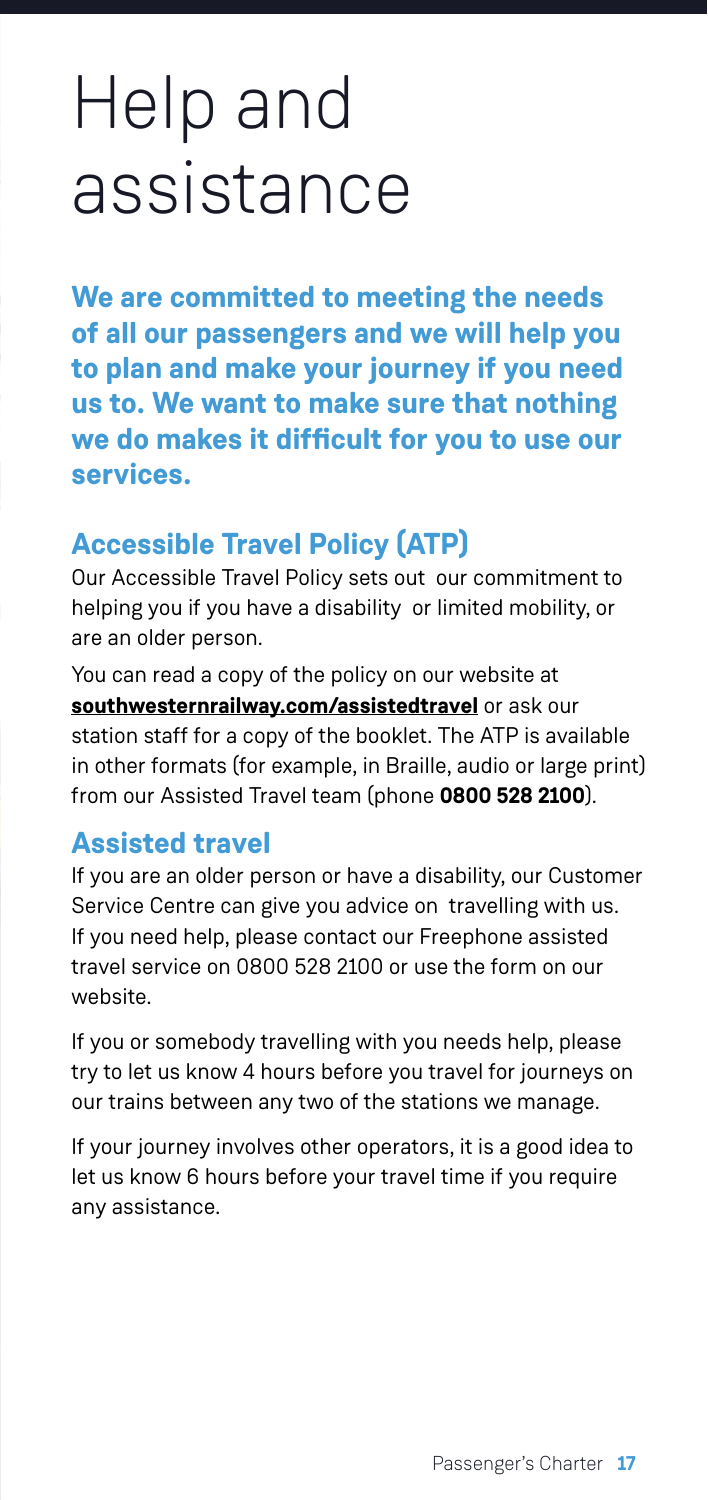We understand that it's not always possible to let us know if you need any help before you travel and we will do all we can to help on the day. It may take some time to arrange help, and if we can't help you, our staff will do their best to explain why.

#### **Reserving a wheelchair space**

We provide wheelchair spaces and priority seating on all trains. You can reserve a wheelchair space on long-distance trains by contacting our Assisted Travel line on **0800 5282 100.** Reservations are made on a first come, first served basis

#### **Station and train access**

Unfortunately, not all our stations offer step-free access. If steps or steep slopes are a problem for you, we will arrange alternative transport (usually a taxi), at no extra cost for you and one companion, to take you to and from the nearest or the most convenient accessible station.

If stations are accessible to you but are not staffed, staff on our trains will help you get on and off the train.

If you use a wheelchair or have limited mobility, we have ramps on all our trains and at stations to help you to get on and off our trains. Every train has a guard who will help you use the ramps.

Please note that there are no wheelchair spaces in first class on our trains, and there's no wheelchair access to accessible toilets from first class.

A map showing which stations have step-free access is available at **southwesternrailway.com/plan-my-journey/ our-network** and in our Making Rail Accessible leaflet, which is available online, from our staffed stations and from our Customer Service Centre.

#### **If booked assistance hasn't been available or failed**

In the event that we've not been able to provide you with assistance that you've booked then please get in touch. You'll also be entitled to compensation from us if our assistance arrangements have failed, - more details can be found on our website **[southwesternrailway.com/travelling-with-us/](http://southwesternrailway.com/travelling-with-us/assisted-travel) [assisted-travel](http://southwesternrailway.com/travelling-with-us/assisted-travel)**

#### **Car parking**

At most stations we provide marked bays for Blue Badge holders. If these are within the station's chargeable parking area, the normal daily car parking rate will apply.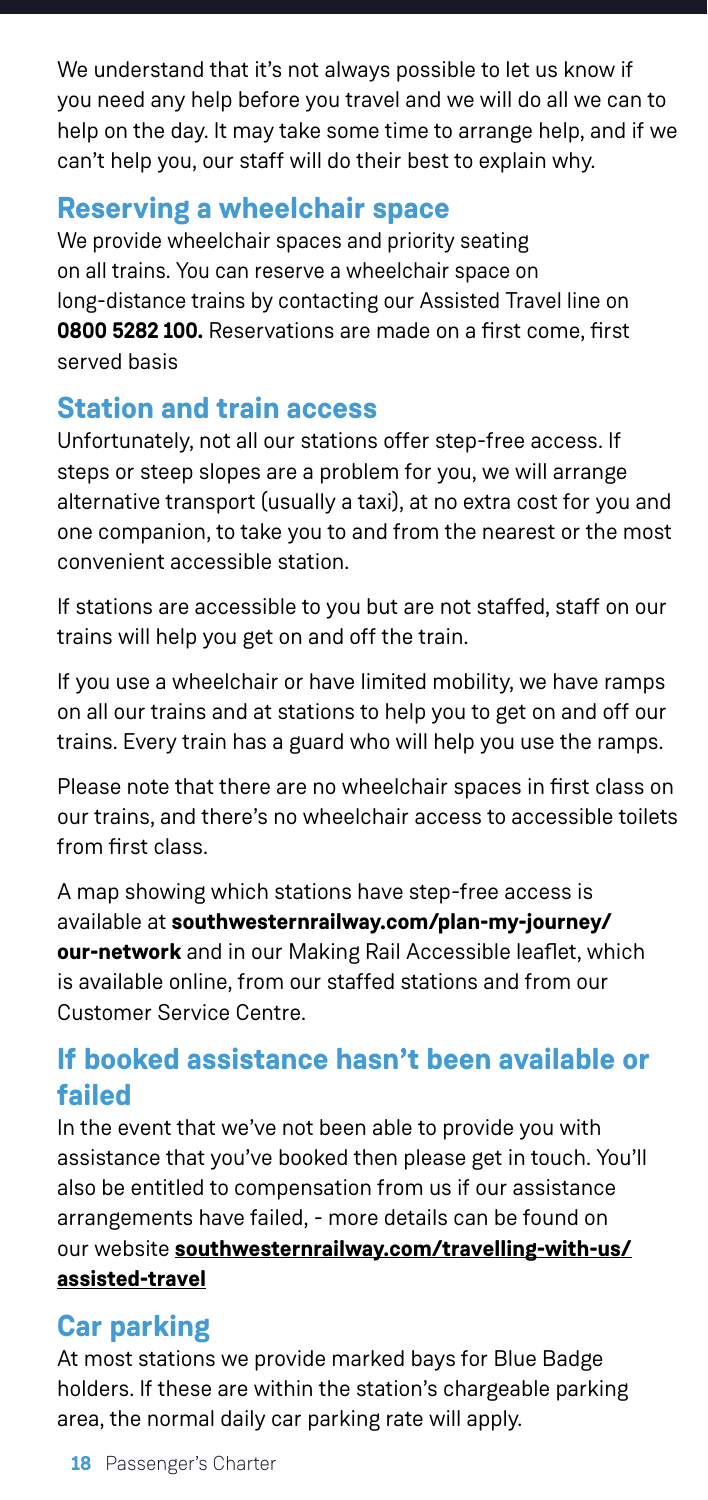#### **Reduced-price tickets**

We offer reduced fares for disabled passengers. For information on the full range of discounts available, please see the Disabled Persons Railcard leaflet. This includes details of discounts that are available with or without a Disabled Persons Railcard.

You can get details on our website at **[southwesternrailway.](http://southwesternrailway.com/disabledpersonsrailcard) [com/disabledpersonsrailcard](http://southwesternrailway.com/disabledpersonsrailcard)**  or at **[disabledpersons-railcard.co.uk](http://disabledpersons-railcard.co.uk)**.

#### **Accessible information**

We provide induction loops at every station ticket office and at all Help Points to help hearing-aid users. If you need information in another format, such as Braille, audio or large print, please contact our Customer Service Centre.

#### **Travelling with young children or while you are pregnant**

All pregnant women can apply for our 'baby on board' badge free of charge. This will help other customers to know that you may need a seat.

All our trains with toilets have at least one that offers a babychange table and space for a pushchair. If you need help lifting your pushchair onto the platform or onto a train, our staff will help you, as long as they are physically able to do so, but you must carry your child separately.

#### **Planned engineering work**

We aim to provide information on planned changes at least six weeks beforehand on our website at **[southwesternrailway.com](http://southwesternrailway.com).** We will include this information in our published timetables when we can. Information about planned engineering work is also available on our app and on the National Rail Enquiries app. We display this information closer to the time at every station on our 'Changes to train times' posters.

You can also follow us on Twitter (**@SW\_Help**) or call our Customer Service Centre (**0345 6000 650**) for updates.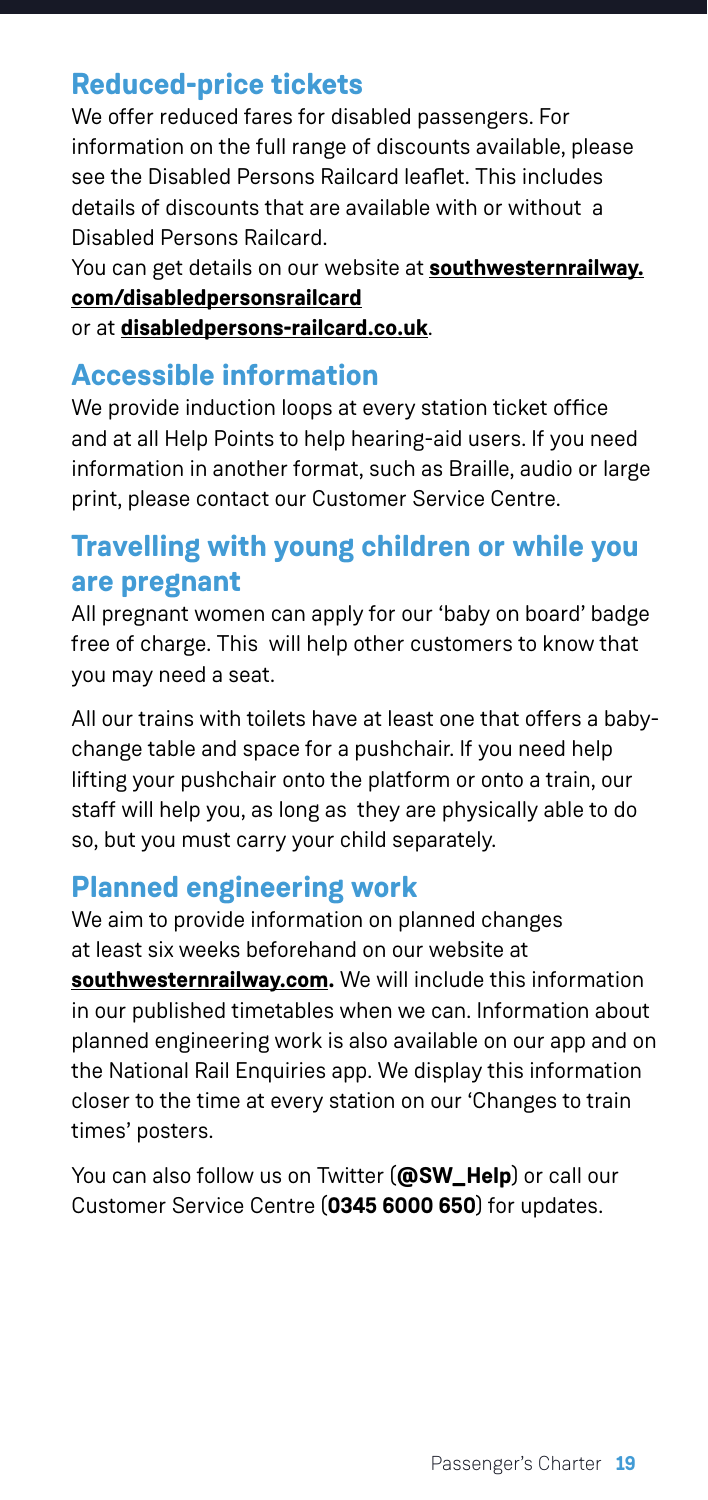#### **Short-notice engineering work**

Sometimes engineering work has to be carried out at very short notice. When this happens, we aim to provide you with the information you need to make your journey.

Information on all engineering work is available from our website at **[southwesternrailway.com/plan-my-journey](http://southwesternrailway.com/plan-my-journey )** or by contacting National Rail Enquiries or our Customer Service Centre. Our staff at stations and on trains will also be able to help you.

#### **Replacement bus and coach services**

When it is not possible to provide a train service because the track needs to be closed, we will provide a replacement bus service. We're sorry but you will not be able to take the following items on the replacement bus services.

- **•** Large items of luggage
- **•** Prams and pushchairs that do not fold
- **•** Cycles that do not fold
- **•** Animals (except assistance dogs)

All replacement buses used are wheelchair accessible, however, it is not always possible to procure a wheelchair accessible coach. We are working with coach operators and the Department for Transport to increase the number of wheelchair accessible vehicles in Great Britain. If we are not able to procure a vehicle that is suitable for your needs, our teams will discuss this with you in advance of travel (if you have pre-booked any assistance) or at the station on the day any alternative arrangements, such as a taxi, will be provided for you.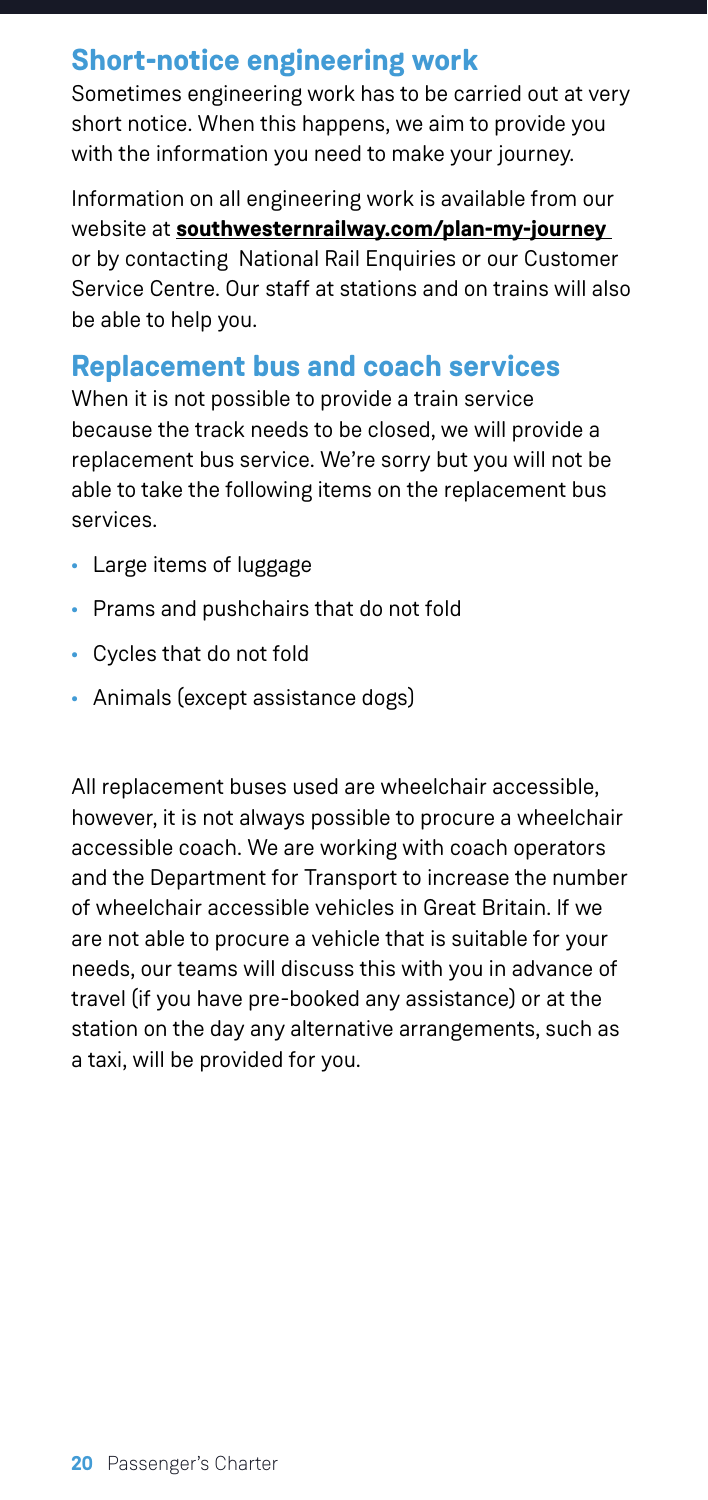#### **If things go wrong**

We work with Network Rail and other operators to do our best to avoid cancelling trains and reduce delays. We have published our Passenger Information During Disruption (PIDD) Local Plan as part of our efforts to be more open than ever before. The plan sets out:

- **•** how and when we will keep you informed of incidents that affect the train service;
- **•** who is responsible for returning the train service to normal; and the standards that we aim to meet.

More information is available on our website at **[southwesternrailway.com/pidd](http://southwesternrailway.com/pidd)**

However, disruption to services can and does happen. When it does, we are committed to the following.

- **•** We will keep you informed at stations and on trains by providing as much information as possible about delays.
- **•** If the train you are on is delayed during your trip, we will get you to the station you are going to if we can (by bus or taxi if necessary). If we cannot get you to that station, we will take you to the station that will work best for you. If we cannot do either of these things, we will provide you with somewhere to stay for the night so you can continue your journey the next day.
- **•** We will provide free non-alcoholic refreshments (when available and while stocks last) on trains that are delayed for an hour or more.
- **•** We will make it easy for you to claim any compensation you are entitled to through Delay Repay or Automated Delay Repay (available for SWR Smartcard Season and Advance Ticket holders). More details can be found on **page 24.**

You can also get up-to-date travel information about our train services on:

- **•** our website at **southwesternrailway.com/plan-my-journey**;
- **•** our customer information screens at stations;
- **•** Twitter **@SW\_Help**; and
- **•** our app or the National Rail Enquiries app.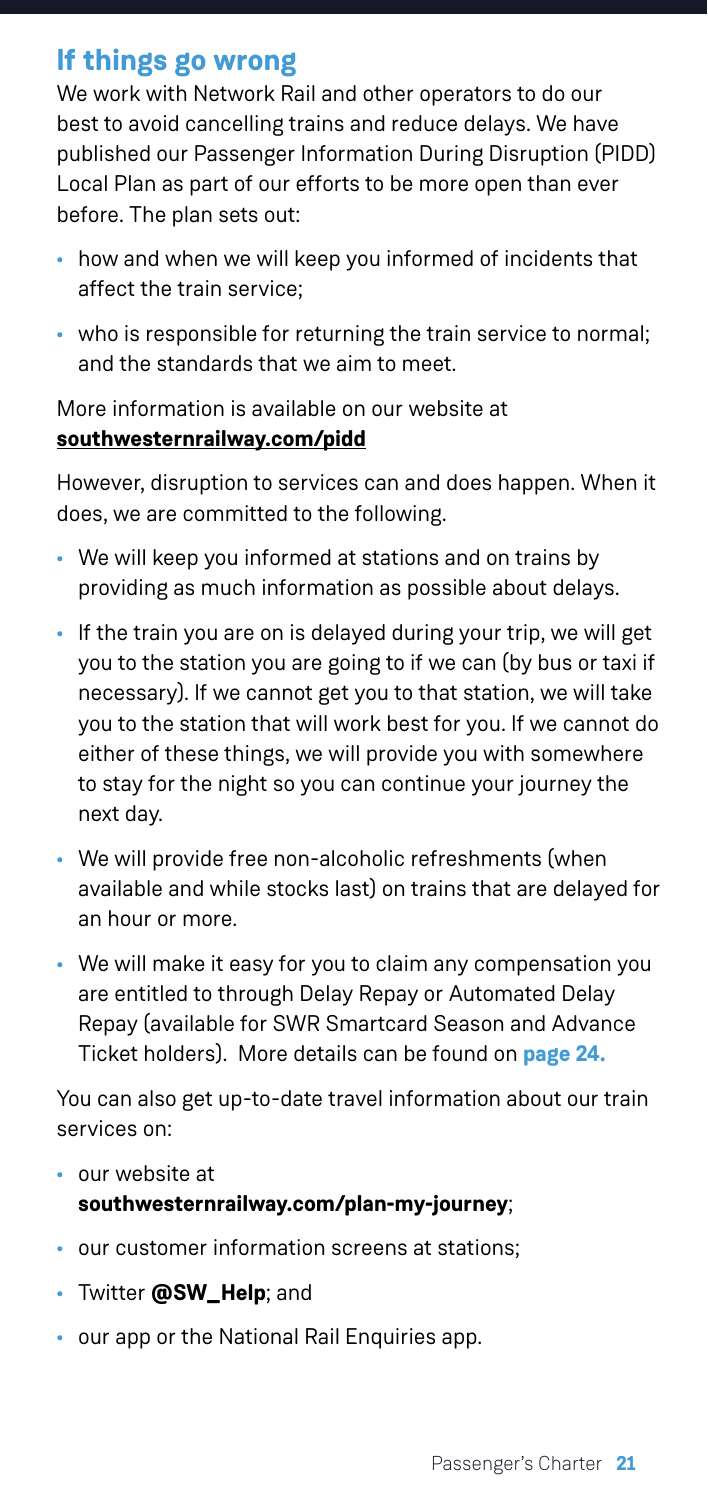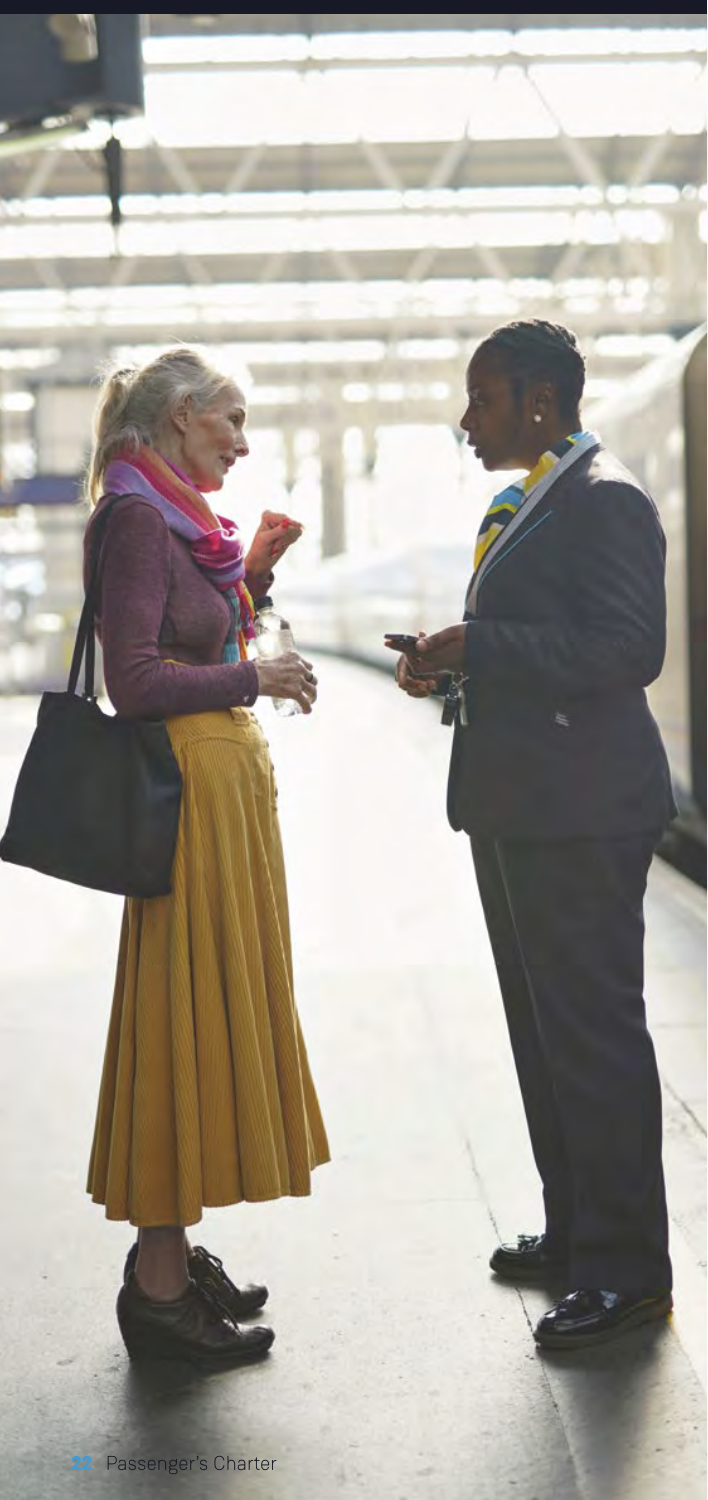### Compensation for delays

If you're travelling on one of our trains and are delayed by 15 minutes or longer, you can claim compensation under our Delay Repay scheme, regardless of your ticket type and the reason for your delay.

If you have a registered SWR Smartcard you can benefit from Automated Delay Repay (ADR) making claims even easier with just "one click", more details can be found on **page 24**.

This also applies if your train is delayed or cancelled and this causes you to miss a connecting National Rail train. If an emergency or amended timetable is in place, we will publish this beforehand and your Delay Repay compensation for delays is calculated according to the revised timetable. We may introduce an emergency or amended timetable for reasons such as planned or emergency engineering work, industrial action and severe weather conditions.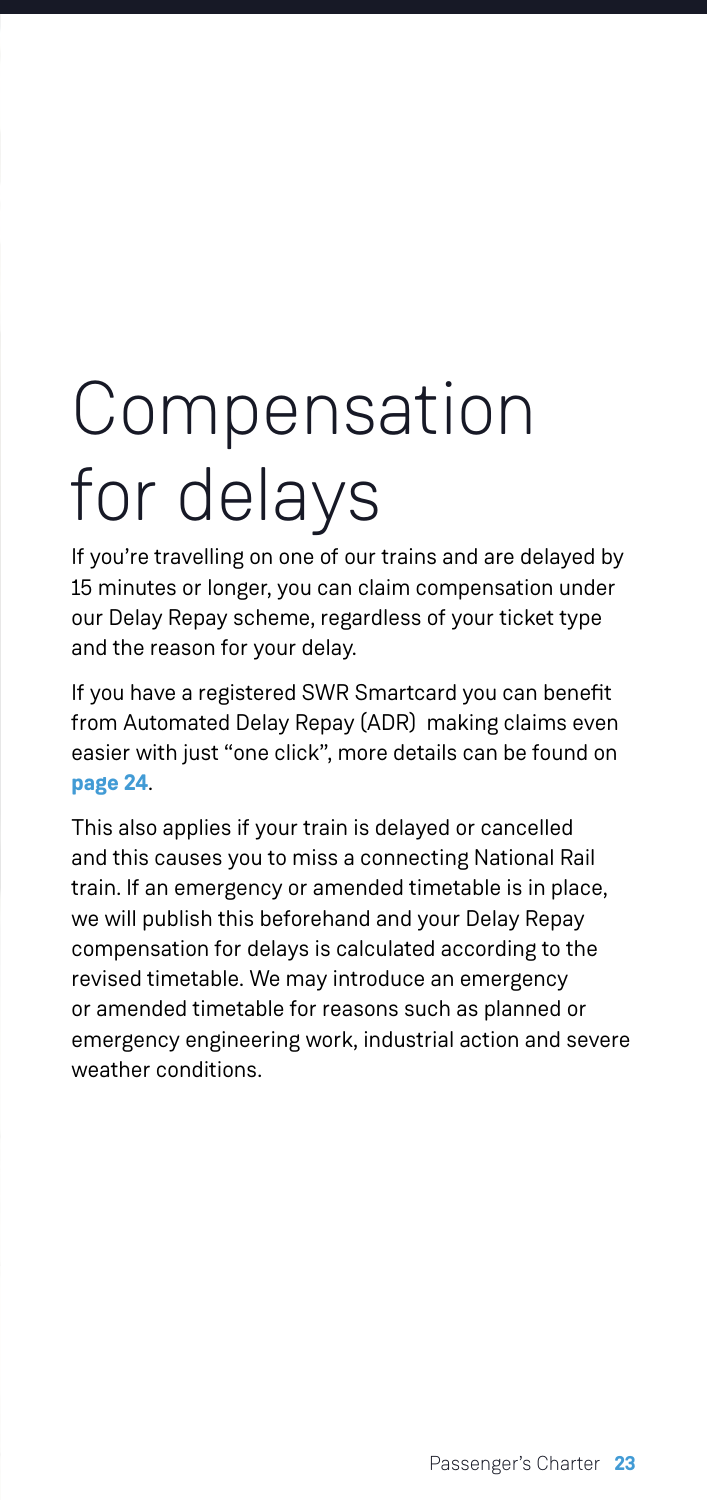We will offer the following compensation.

| Length of<br>stay<br>(minutes) | Amount of compensation<br>available for tickets (as a<br>percentage of your ticket price) |                  | Amount of<br>compensation<br>las a<br>percentage of<br>the value of<br>the delayed<br>journey) |
|--------------------------------|-------------------------------------------------------------------------------------------|------------------|------------------------------------------------------------------------------------------------|
|                                | Single<br>ticket                                                                          | Return<br>ticket | Season<br><b>Ticket</b>                                                                        |
| $15 - 29$                      | 25%                                                                                       | 12.5%            | 25%                                                                                            |
| $30 - 59$                      | 50%                                                                                       | 25%              | 50%                                                                                            |
| 60-119                         | 100%                                                                                      | 50%              | 100%                                                                                           |
| 120 or more                    | 100%                                                                                      | 100%             | 100%                                                                                           |

If you are travelling with a Season Ticket, your Delay Repay compensation will be based on (and will never be more than) the total cost of two single journeys. This will be calculated in the following way.

| <b>Type of Season Ticket</b> | Value of the delayed journey    |
|------------------------------|---------------------------------|
| Weekly                       | 1/10 of the total ticket price  |
| Monthly                      | 1/40 of the total ticket price  |
| Quarterly                    | 1/120 of the total ticket price |
| Annual                       | 1/464 of the total ticket price |

If your ticket includes travel on other types of transport such as a bus or ferry, we will only compensate you for delays to the rail part of your journey.

If you have a combination of tickets for your journey, we will compensate you for your whole journey.

If part of your journey was with another train company, we will compensate you if we caused the delay. If we were not responsible for the delay, we will pass your claim to the other train company and ask them to contact you. We will always let you know when we have done this.

#### **Automated Delay Repay**

Automated Delay Repay (ADR) is a service to make Delay Repay claims even easier with just "one click." With ADR, we will, in many cases, automatically start a Delay Repay claim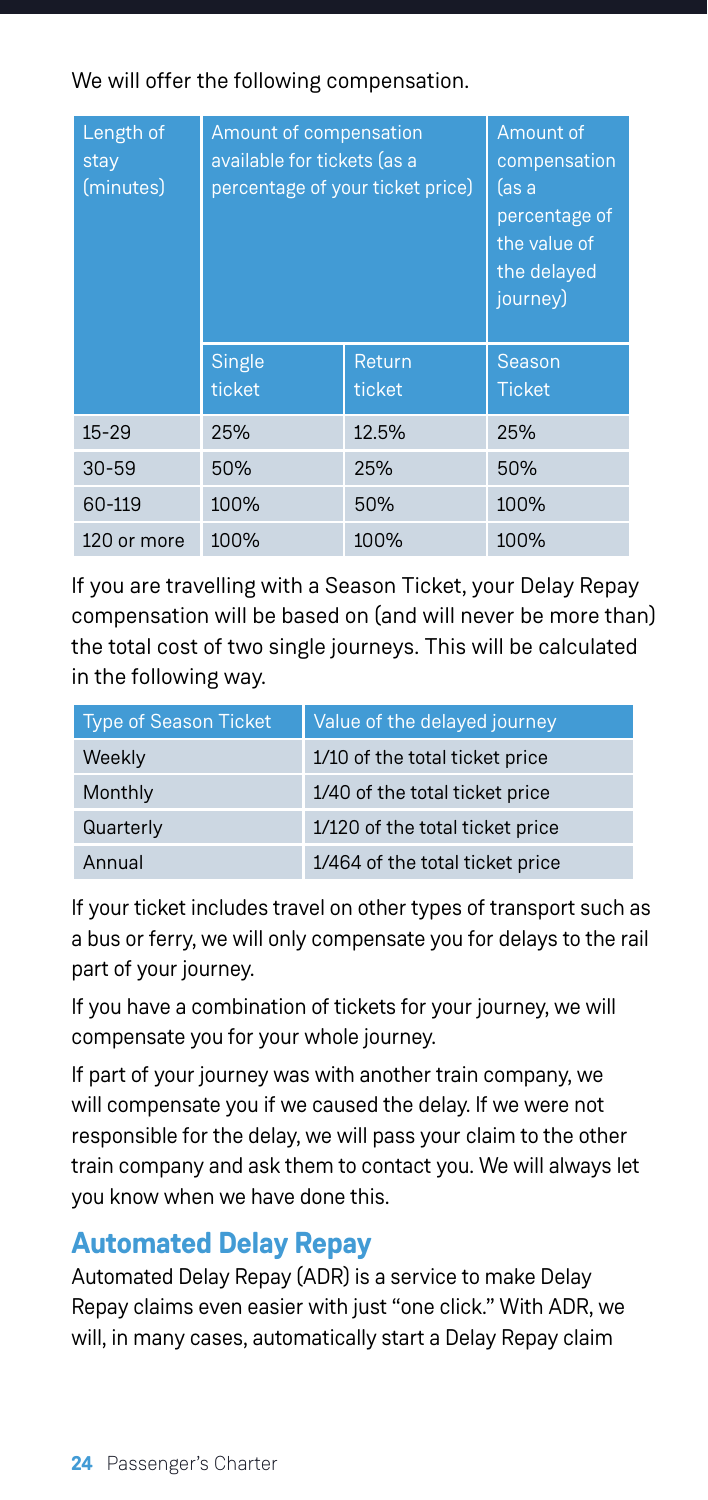for you if we think you've been delayed by 15 minutes or more. If you have bought a Season Ticket on your Touch Smartcard from our website or have bought an Advance ticket from our website, you will need to create an account at **[delayrepay.southwesternrailway.com](http://delayrepay.southwesternrailway.com)** and opt into Automated Delay Repay. You will need to tap or scan in and out at the start and end of your journey for us to be able to pay compensation under ADR.

#### **Informing you of your compensation rights**

We will explain how you can claim compensation through the Delay Repay scheme on posters at stations and on trains, on our website and on our customer app.

If there is a delay of 15 minutes or more, we will make announcements on the train about compensation (including about how to claim). You can get a claim form from our website and at staffed stations. We will also tell you on our website and customer app when you can claim compensation.

#### **Applying for compensation**

You must apply for Delay Repay compensation within 28 days of your delay. The easiest way to claim your compensation is through the compensation page on our website at **[delayrepay.southwesternrailway.com](http://delayrepay.southwesternrailway.com)**. You can make a new claim for each delay, you will need to register with us, we will save your details to make it easier for you to make future claims and be able to claim through our customer app. You can choose which account the compensation should be paid and your preferred method of payment. If you have a Season Ticket, you can log details of the ticket and upload a photograph or scan of it to our website or app. We can then use these for future claims.

You can also get a paper application form from your local station. Once you have filled in the form, you can hand it in to a member of staff or post it to us free of charge. We aim to process claims within 20 working days. If you fill in a paper claim form, we will pay any compensation by cheque or in rail travel vouchers, which you can use in full or part payment for any rail journey with any train company.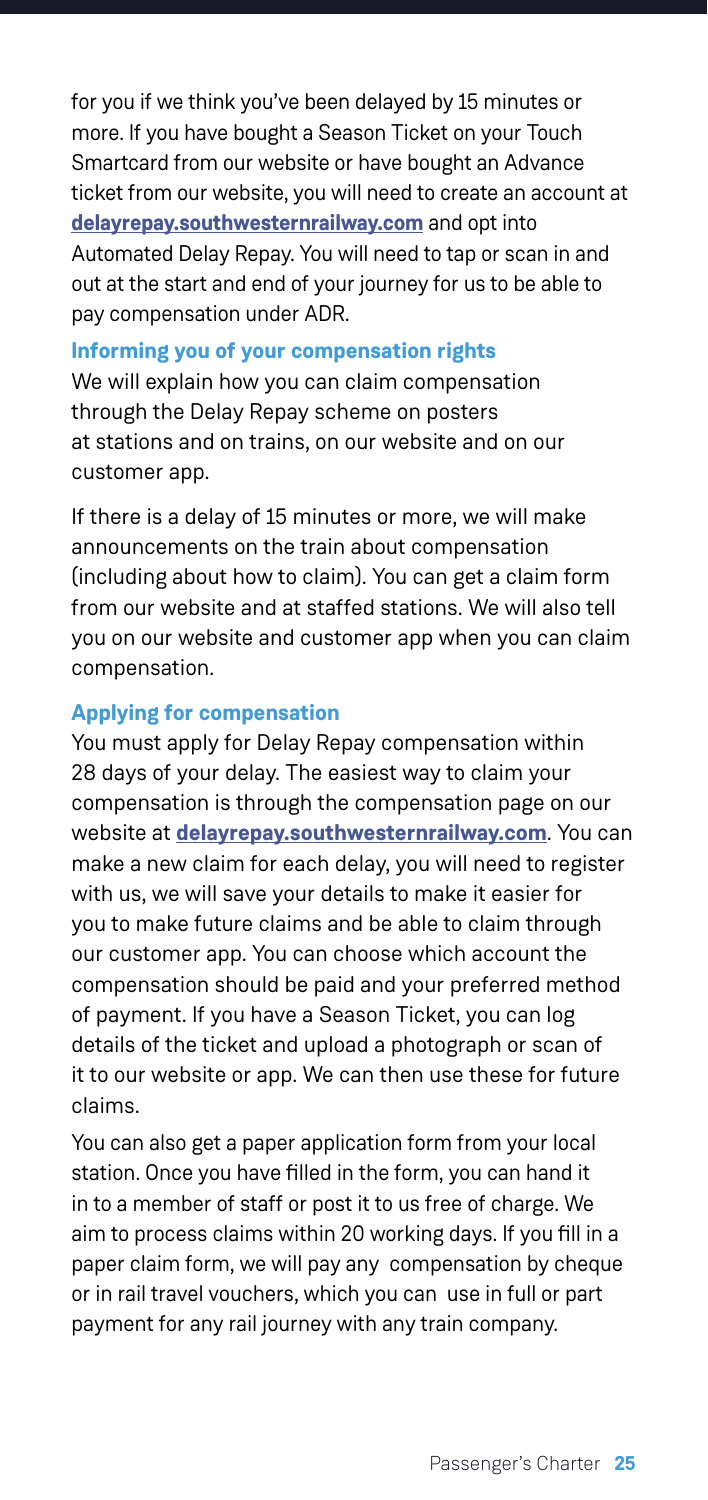When you make your claim, you will need to show us your ticket receipt, collection receipt, booking-reference email or any sales voucher. We will accept a photograph or scan of the ticket or, if you have a Season Ticket, the ticket number.

If the station you travelled to has an automatic ticket gate, please explain to the member of staff managing the gates that you want to keep your ticket to make a claim. If you paid by Oyster card or contactless payment, we know you won't have a physical ticket to scan or return to claim compensation.

We will need to see either:

- **•** your Oyster Season Ticket, a receipt showing the date you bought the ticket, the price you paid and the zones covered by the Oyster card; or
- **•** if you are using Oyster pay as you go or a contactless payment card, a printout showing where you touched in and out, and the cost of your journey. If your card is registered with Transport for London, you can get a statement by visiting **[tfl.gov.uk](http://tfl.gov.uk)**.

We will pay any compensation by BACS payment or to the charity Action for Children, a refund to your payment card (not including American Express or building society cards) or rail travel vouchers.

#### **Do Not Travel Messaging**

If we tell you not to travel due to disruption and you decide not to do so, you can claim a full refund of your ticket from the original retailer. This also applies if you have started your journey and abandon it due to disruption. Alternatively, you can return the unused tickets to where you bought them, no later than 28 days after they expire, this also applies to Advance tickets. If you are a Season Ticket holder (monthly or longer), you can claim your compensation through Delay Repay.

#### **Valid claims**

Customers are responsible for submitting valid claims and we reserve the right to check the validity of all claims we receive. We accept claims made by a third party as long as they are made in the name of the claiming passenger. We will not make any payment to a third party. We treat fraudulent claims very seriously and will take further action if appropriate.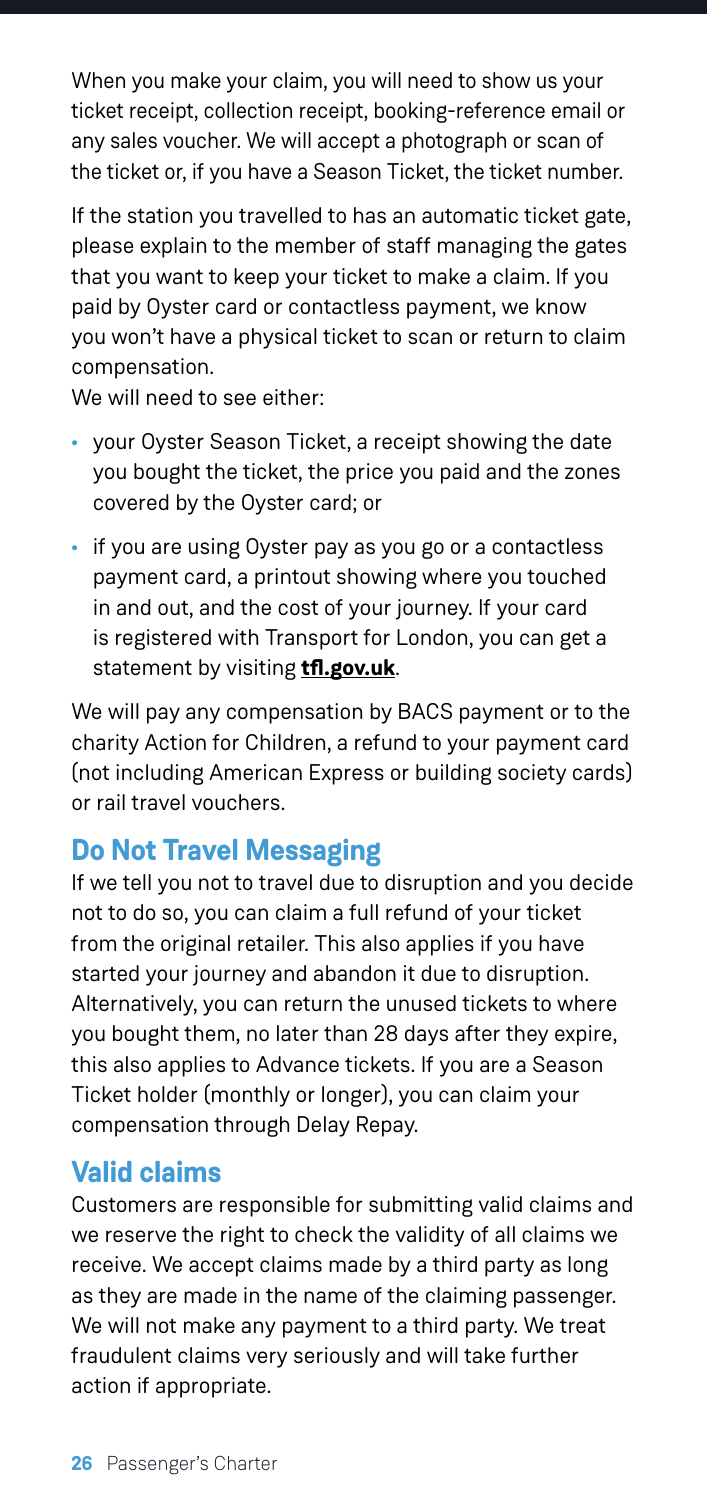#### **Exclusions**

In line with the National Rail Conditions of Travel, we will always consider all extra compensation claims for any extra losses or costs caused by one of our trains being cancelled or delayed (for example, the cost of a new plane ticket if you miss a flight). This does not affect your legal rights to make claims under the Consumer Act 2015. Please fill in the complaint form on our website at **[southwesternrailway.com/makeacomplaint](http://southwesternrailway.com/makeacomplaint)** if you want to claim extra compensation.

Note: You must not try to claim the same money twice, for example under both our claims process and the Consumer Rights Act 2015. However, claiming compensation using our claims process does not affect any extra rights you have by law, for example under the Consumer Rights Act 2015 if we are at fault.

Passenger's Charter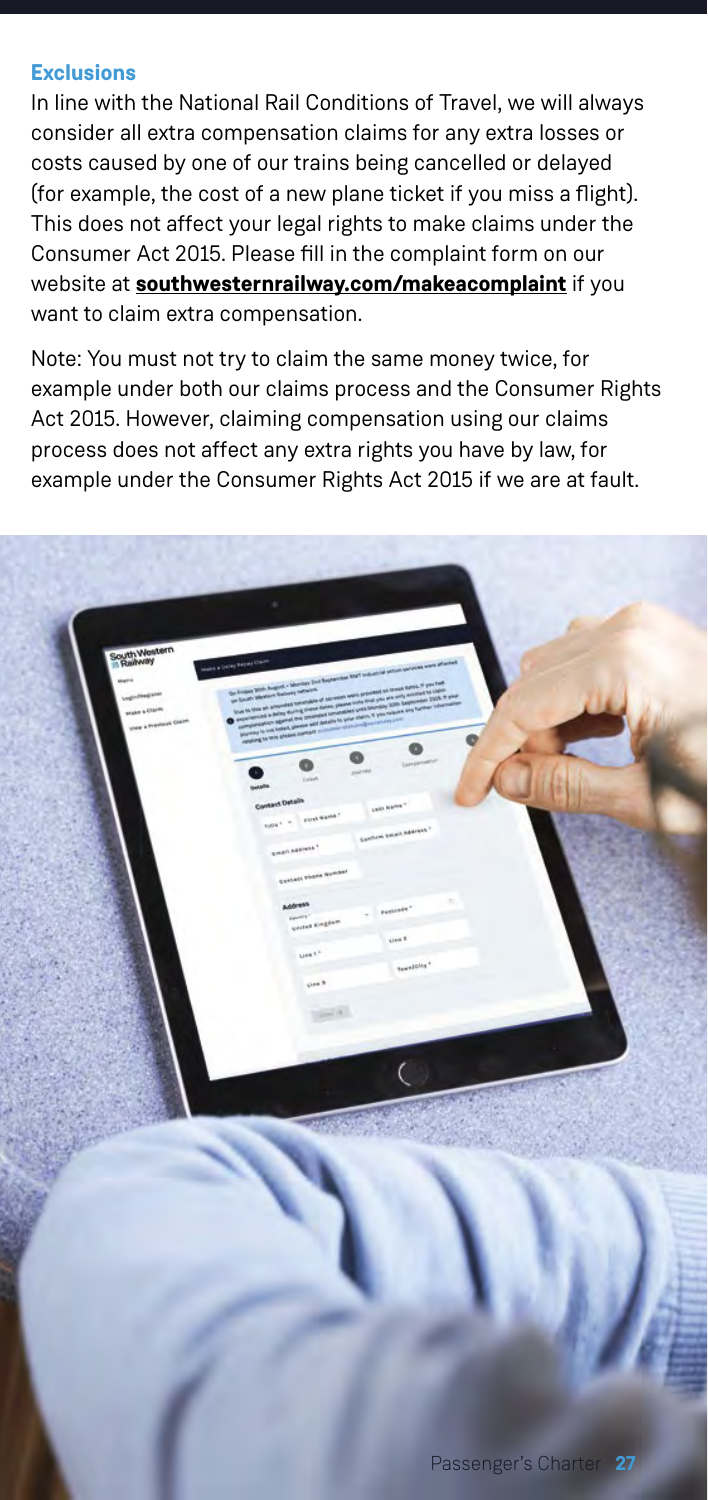### Listening to your views

Your feedback is important to us and we offer you a variety of opportunities throughout the year to discuss anything with us, ask questions and comment on our service. We take your views seriously and the feedback you give us will directly influence our business decisions.

#### **Meet the Manager sessions**

We will hold Meet the Manager sessions on a one-to-one basis, either in person or digitally.

These sessions will give you the opportunity to talk directly with a member of our senior management team. We will tell you about the projects we are working on to improve your railway and listen to your feedback on how we are doing.

You can expect to receive responses to any concerns you raise at these sessions and gain an insight into how we run our business. Look out for dates on Twitter and our website.

#### **Customer app**

You can also use our customer app to book tickets online, check journey information, report crimes to British Transport Police and follow our compensation claim process.

#### **Live chat**

Live chat (where you have a typed conversation with a member of staff) is available on our customer app and on our website at **[southwesternrailway.com/contact-us](http://southwesternrailway.com/contact-us)**.

You can use it for general enquiries 24 hours a day, seven days a week (except Christmas Day and Boxing Day).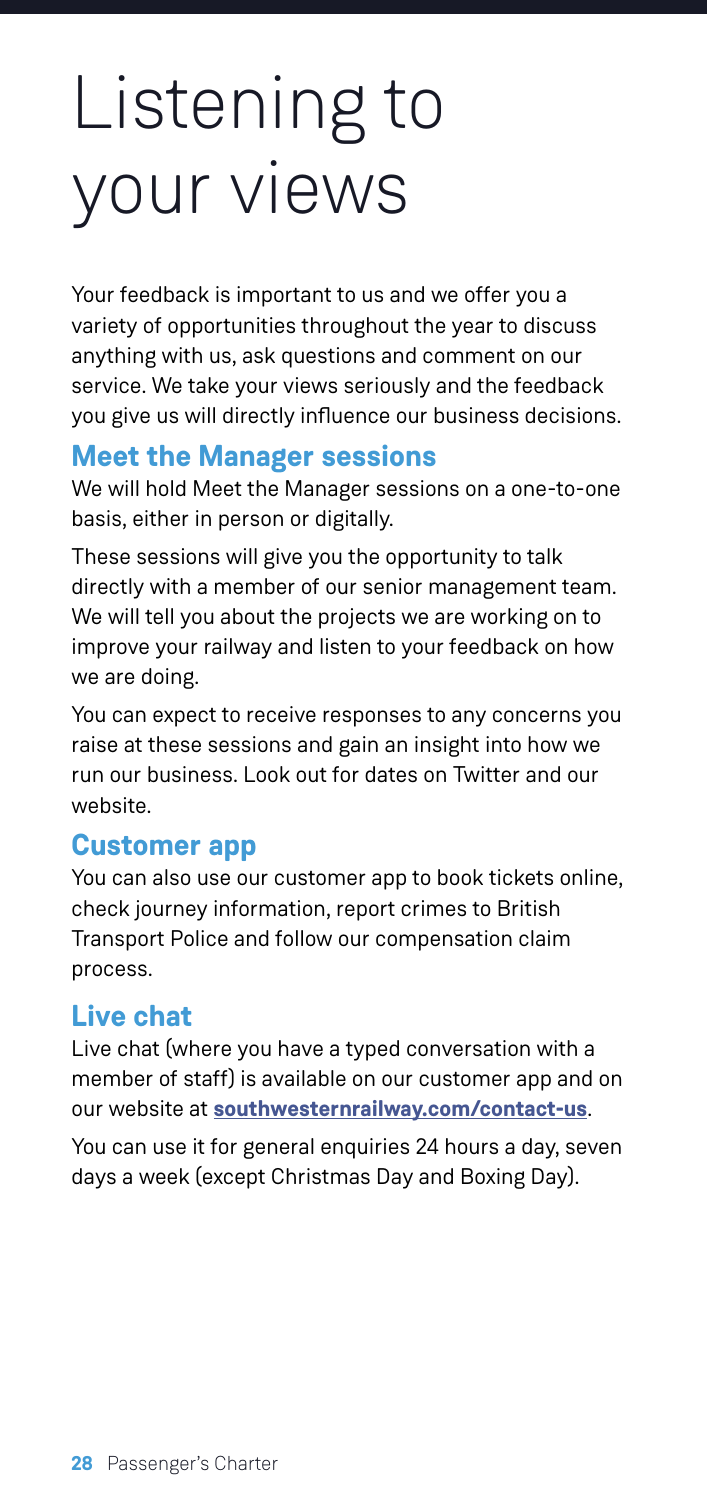#### **Making a comment or complaint**

Our Customer Service Centre team are there to receive your comments or deal with your complaint. You can contact them via our website southwesternrailway. com/contact-us. Our Complaints Handling Procedure is available at **[www.southwesternrailway.com/contact](http://www.southwesternrailway.com/contact-and-help)[and-help](http://www.southwesternrailway.com/contact-and-help)**

#### **Our response times**

We aim to respond to all letters and emails from customers within five working days (and provide a full answer to 95% of complaints within 20 working days), answer 80% of customers' phone calls within 20 seconds and respond to 90% of live-chat requests from customers within one minute.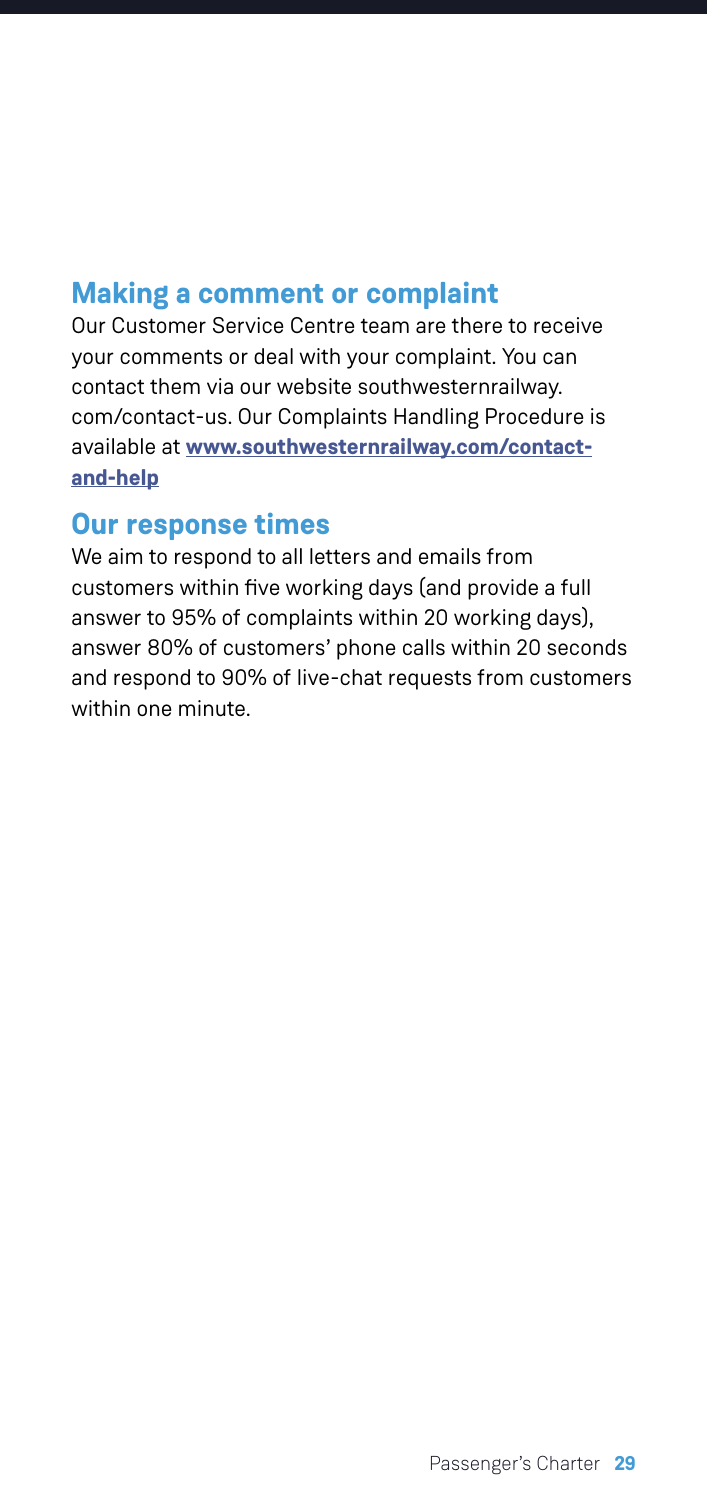#### Contact information

South Western Railway Customer Service Centre

Use the online form on our website: **southwesternrailway.com/contact-us**

**Phone:** 0345 6000 650

**Text Relay Service:** 18001 0800 52 82 100

**Or write to us at:**

#### **Freepost**

#### **SWR Customer Relations**

If you are not happy with our reply, please let us know.

#### **Rail Ombudsman**

If you have a complaint about the service you have received from us, please give us the opportunity to try to deal with it.

If you are not happy with the response you receive from us, you have the right to appeal to the Rail Ombudsman. The Rail Ombudsman is there to help deal with ongoing complaints and disputes between us and our customers.

It's free to use the Rail Ombudsman's services and they are independent of the rail industry. They don't take sides, but just look at the evidence that is available. They will help us both try to reach an agreement and, if we can't, they will decide based on the evidence they've received. If you agree with their decision, we must act on what they say.

You can appeal to the Rail Ombudsman if:

- **•** you're not happy with our final response to your complaint which we send you in a letter or email that is sometimes called a 'deadlock letter' (no more than 12 months must have passed since we sent you our final response); or
- **•** we haven't dealt with your complaint within 40 working days of receiving it.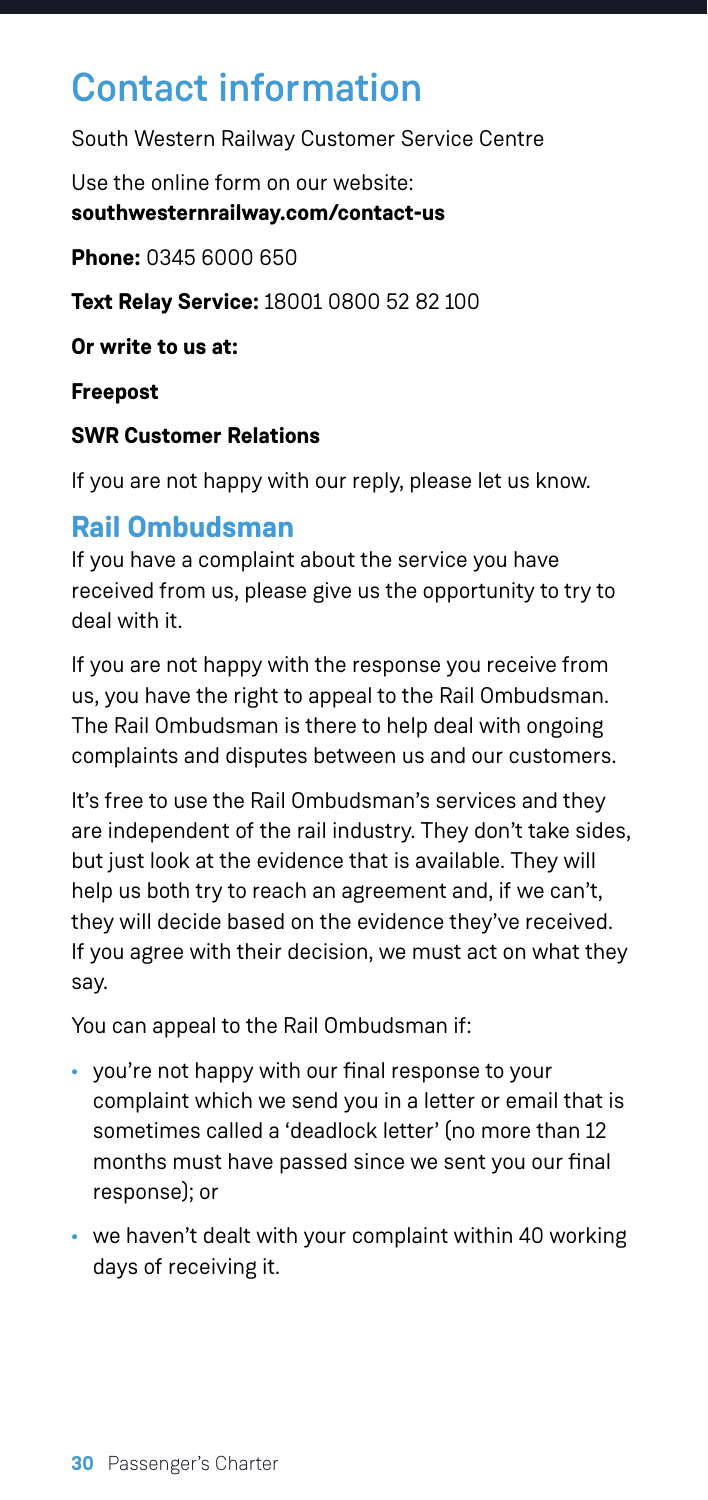There are some complaints that the Rail Ombudsman won't be able to look into. For example, they can't help with complaints about the way one of our services has been designed, industry policy, or if your complaint relates to an event which took place before the Rail Ombudsman service was introduced. If that's the case, they will contact you to let you know and, if possible, transfer your complaint to another organisation that may be able to help you, such as Transport Focus or London TravelWatch (the independent consumer watchdogs for the rail industry). London TravelWatch or Transport Focus will independently review your complaint and, where appropriate, follow up on your behalf.

#### Website: **railombudsman.org**

#### **Opening hours:**

Monday to Friday, 9am to 5pm excluding Bank Holidays.

#### **Contact details:**

Email: info@railombudsman.org Phone: 0330 094 0362 Textphone: 0330 094 0363 Post: Freepost – Rail Ombudsman